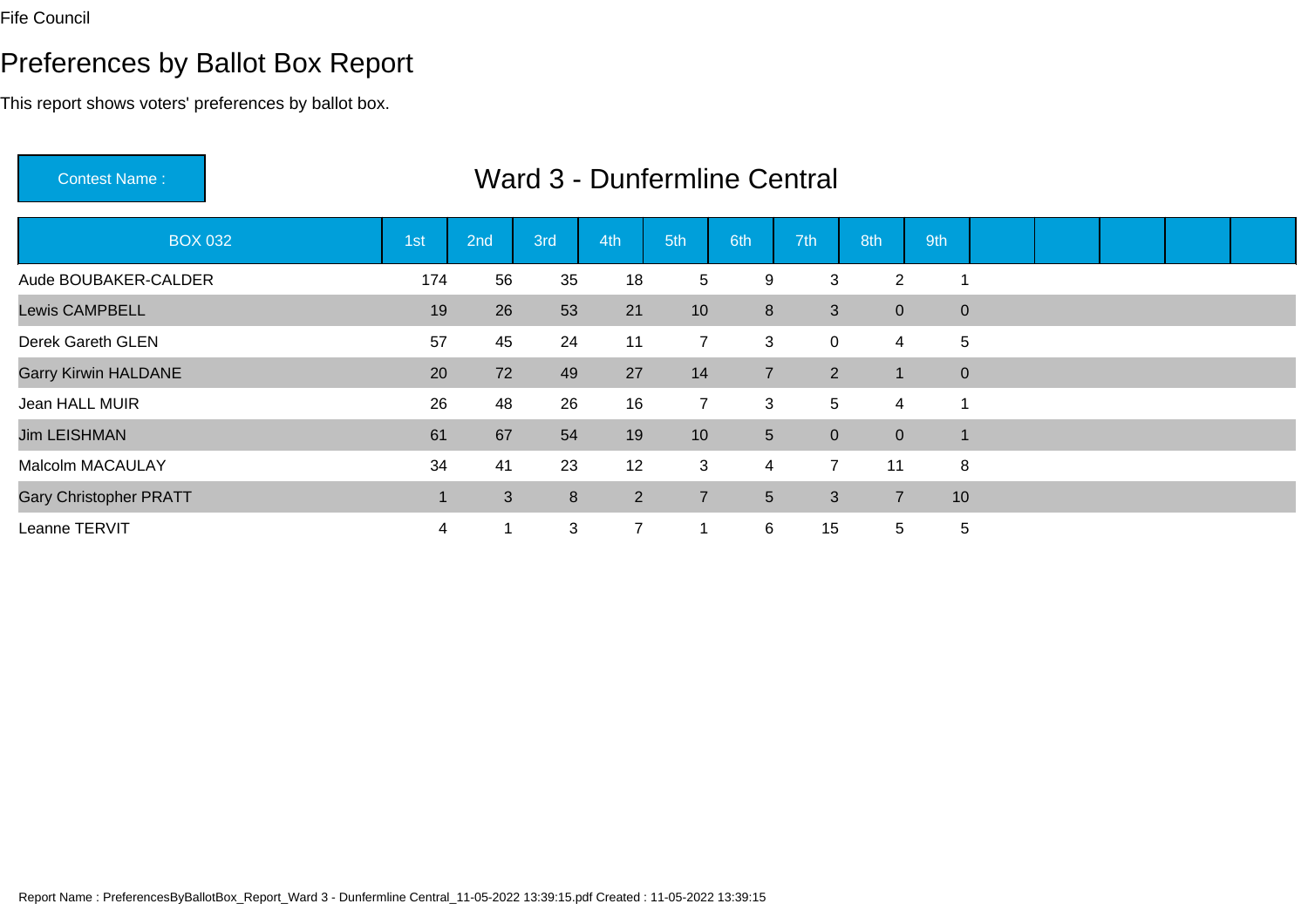# Preferences by Ballot Box Report

| <b>Contest Name:</b>          |                 |     |                |     |                | <b>Ward 3 - Dunfermline Central</b> |                |                |                |  |  |  |
|-------------------------------|-----------------|-----|----------------|-----|----------------|-------------------------------------|----------------|----------------|----------------|--|--|--|
| <b>BOX 033</b>                | 1st             | 2nd | 3rd            | 4th | 5th            | 6th                                 | 7th            | 8th            | 9th            |  |  |  |
| Aude BOUBAKER-CALDER          | 153             | 28  | 28             | 21  | $\overline{4}$ | 5                                   | 2              | $\overline{2}$ | $\mathbf 0$    |  |  |  |
| <b>Lewis CAMPBELL</b>         | 13              | 23  | 47             | 15  | $6\phantom{1}$ | $6\phantom{1}$                      | $\overline{2}$ |                | $\mathbf{1}$   |  |  |  |
| Derek Gareth GLEN             | 68              | 35  | 20             | 6   | $\mathbf{1}$   | $\mathbf 1$                         | $\mathbf{2}$   | $\overline{2}$ | -1             |  |  |  |
| <b>Garry Kirwin HALDANE</b>   | 23              | 50  | 46             | 21  | $6\phantom{1}$ | 5 <sup>5</sup>                      | 3              |                | $\mathbf{0}$   |  |  |  |
| Jean HALL MUIR                | 21              | 64  | 20             | 8   | $\overline{7}$ | 1                                   | -1             | 2              | $\mathbf 1$    |  |  |  |
| <b>Jim LEISHMAN</b>           | 33              | 65  | 49             | 18  | 6              | $\overline{4}$                      | $2^{\circ}$    | 1              | $\mathbf{1}$   |  |  |  |
| Malcolm MACAULAY              | 34              | 45  | 13             | 5   | $\overline{2}$ | $\overline{2}$                      | 1              | $\overline{4}$ | $\overline{7}$ |  |  |  |
| <b>Gary Christopher PRATT</b> | $5\phantom{.0}$ | 4   | $\overline{7}$ | 3   | $6\phantom{1}$ | $\overline{4}$                      | 5              | $\overline{4}$ | $\overline{4}$ |  |  |  |
| Leanne TERVIT                 | 5               | 3   | $\overline{7}$ | 8   | 3              | $\overline{2}$                      | 4              | 4              | $\overline{4}$ |  |  |  |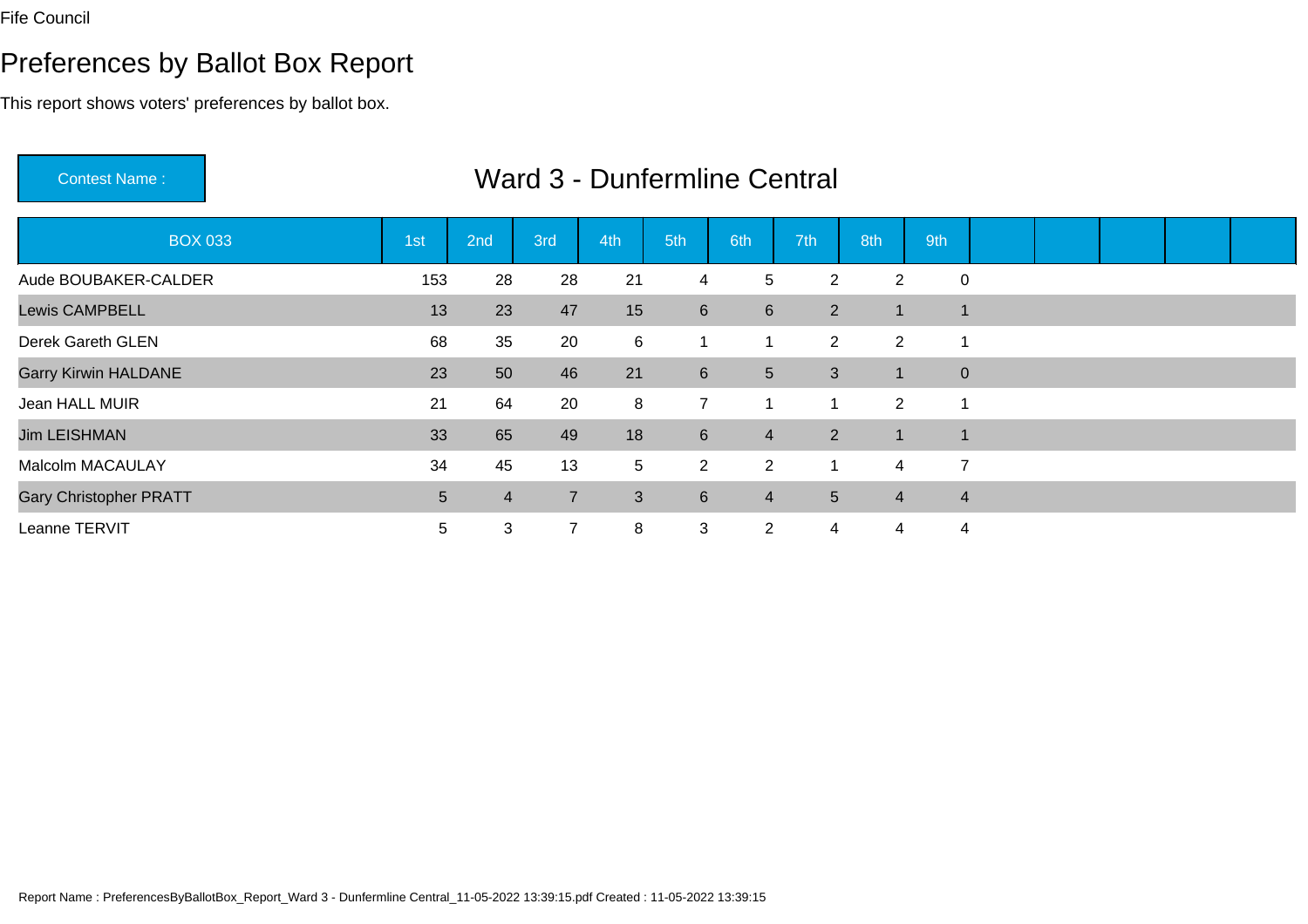Contest Name :

# Preferences by Ballot Box Report

This report shows voters' preferences by ballot box.

| <b>BOX 034</b>                | 1st | 2nd | 3rd             | 4th | 5th            | 6th             | 7th              | 8th            | 9th            |                |  |  |
|-------------------------------|-----|-----|-----------------|-----|----------------|-----------------|------------------|----------------|----------------|----------------|--|--|
| Aude BOUBAKER-CALDER          | 67  | 33  | 31              | 23  | 8              | 12              | 6                |                |                | $\mathbf 0$    |  |  |
| <b>Lewis CAMPBELL</b>         | 23  | 17  | 47              | 16  | 17             | 11              | $\overline{0}$   | $\overline{2}$ | $\overline{1}$ |                |  |  |
| Derek Gareth GLEN             | 71  | 37  | 24              | 14  | 6              | $\overline{4}$  | 3                | $\mathbf 0$    |                | $\pmb{0}$      |  |  |
| <b>Garry Kirwin HALDANE</b>   | 41  | 39  | 42              | 24  | 8              | $6\overline{6}$ | 9                | $\mathbf{3}$   | $\mathbf{0}$   |                |  |  |
| Jean HALL MUIR                | 32  | 74  | 31              | 10  | 5 <sup>5</sup> | $\overline{2}$  | $\overline{2}$   |                | 1              |                |  |  |
| <b>Jim LEISHMAN</b>           | 26  | 55  | 36              | 23  | 17             | 11              | $\mathbf{1}$     | 2              |                | $\overline{2}$ |  |  |
| <b>Malcolm MACAULAY</b>       | 35  | 20  | 10              | 10  | $\overline{4}$ | 0               | 6                | 9              | 16             |                |  |  |
| <b>Gary Christopher PRATT</b> |     |     | $6^{\circ}$     | 8   | 8              | $\mathbf{3}$    | $6 \overline{6}$ | 8              |                | $\overline{7}$ |  |  |
| Leanne TERVIT                 |     | 3   | $5\phantom{.0}$ | 16  |                | 5               | $\overline{7}$   | 7              | $\overline{4}$ |                |  |  |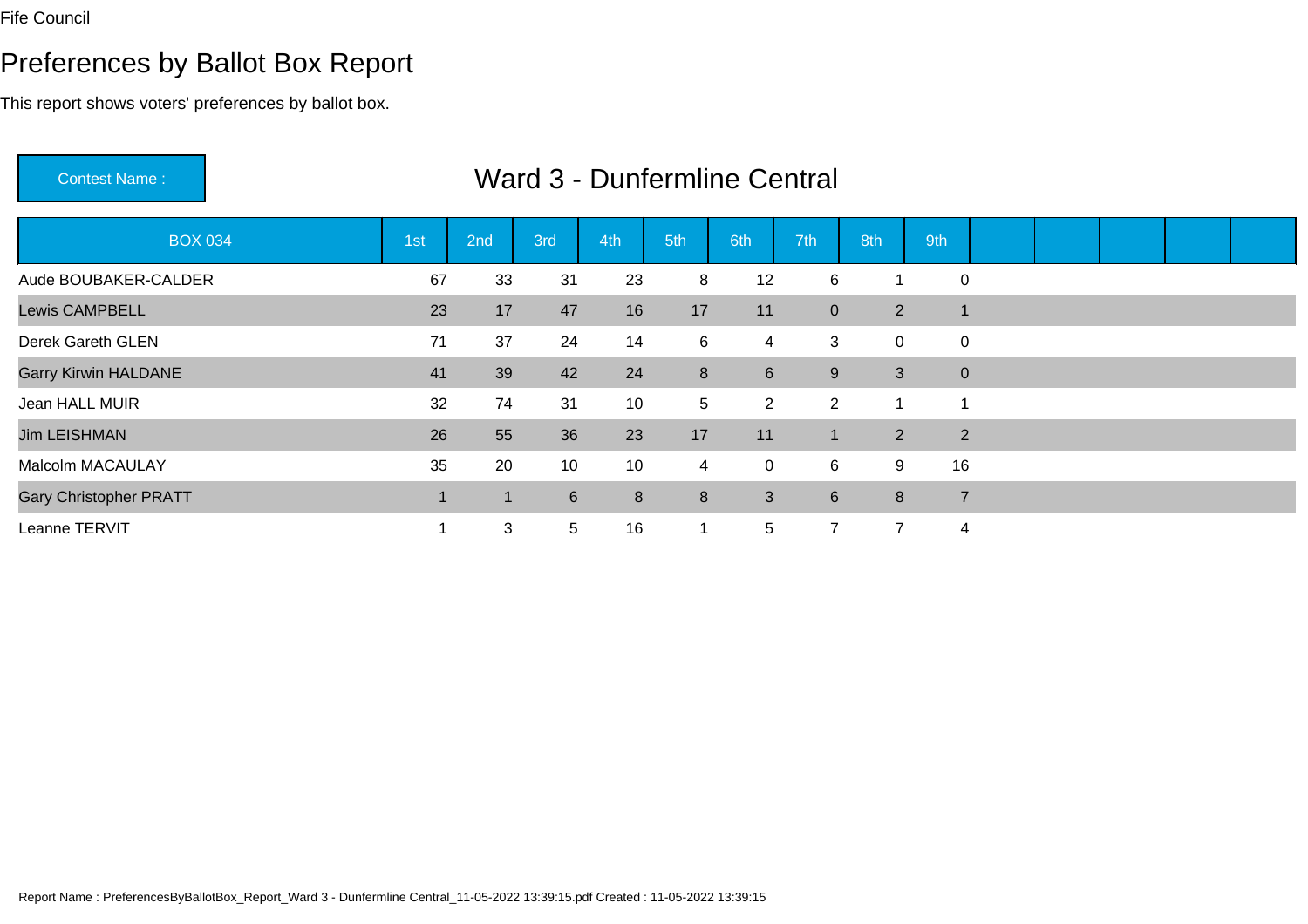# Preferences by Ballot Box Report

| <b>Contest Name:</b>          |              |                |                |                |                 | Ward 3 - Dunfermline Central |                  |                |                |  |  |  |
|-------------------------------|--------------|----------------|----------------|----------------|-----------------|------------------------------|------------------|----------------|----------------|--|--|--|
| <b>BOX 035</b>                | 1st          | 2nd            | 3rd            | 4th            | 5th             | 6th                          | 7th <sup>1</sup> | 8th            | 9th            |  |  |  |
| Aude BOUBAKER-CALDER          | 78           | 27             | 31             | 26             | 10              | 9                            | 9                | $\mathbf 0$    | 0              |  |  |  |
| <b>Lewis CAMPBELL</b>         | 38           | 20             | 68             | 28             | 8               | 8                            | $2^{\circ}$      | $\overline{0}$ | $\overline{2}$ |  |  |  |
| <b>Derek Gareth GLEN</b>      | 92           | 40             | 29             | 11             | $\overline{4}$  | $\overline{2}$               | 6                | $\overline{2}$ | $\mathbf 0$    |  |  |  |
| <b>Garry Kirwin HALDANE</b>   | 44           | 48             | 37             | 23             | 14              | 12                           | 3                | $\overline{0}$ | $\overline{0}$ |  |  |  |
| Jean HALL MUIR                | 35           | 91             | 24             | 10             | 6               | 4                            |                  | 6              | $\overline{2}$ |  |  |  |
| <b>Jim LEISHMAN</b>           | 28           | 68             | 40             | 23             | 21              | 11                           | $\overline{4}$   | $\overline{2}$ | $\overline{0}$ |  |  |  |
| <b>Malcolm MACAULAY</b>       | 37           | 16             | 17             | $\overline{7}$ | $\overline{4}$  | $\mathbf{1}$                 | $\overline{2}$   | 12             | 10             |  |  |  |
| <b>Gary Christopher PRATT</b> | $\mathbf{3}$ | $6\phantom{1}$ | 5 <sup>5</sup> | 5              | 10 <sup>°</sup> | 3                            | 3                | 8              | 9              |  |  |  |
| Leanne TERVIT                 | 3            | $\overline{2}$ | 7              | 12             | 6               | 6                            | 8                | 3              | $\overline{7}$ |  |  |  |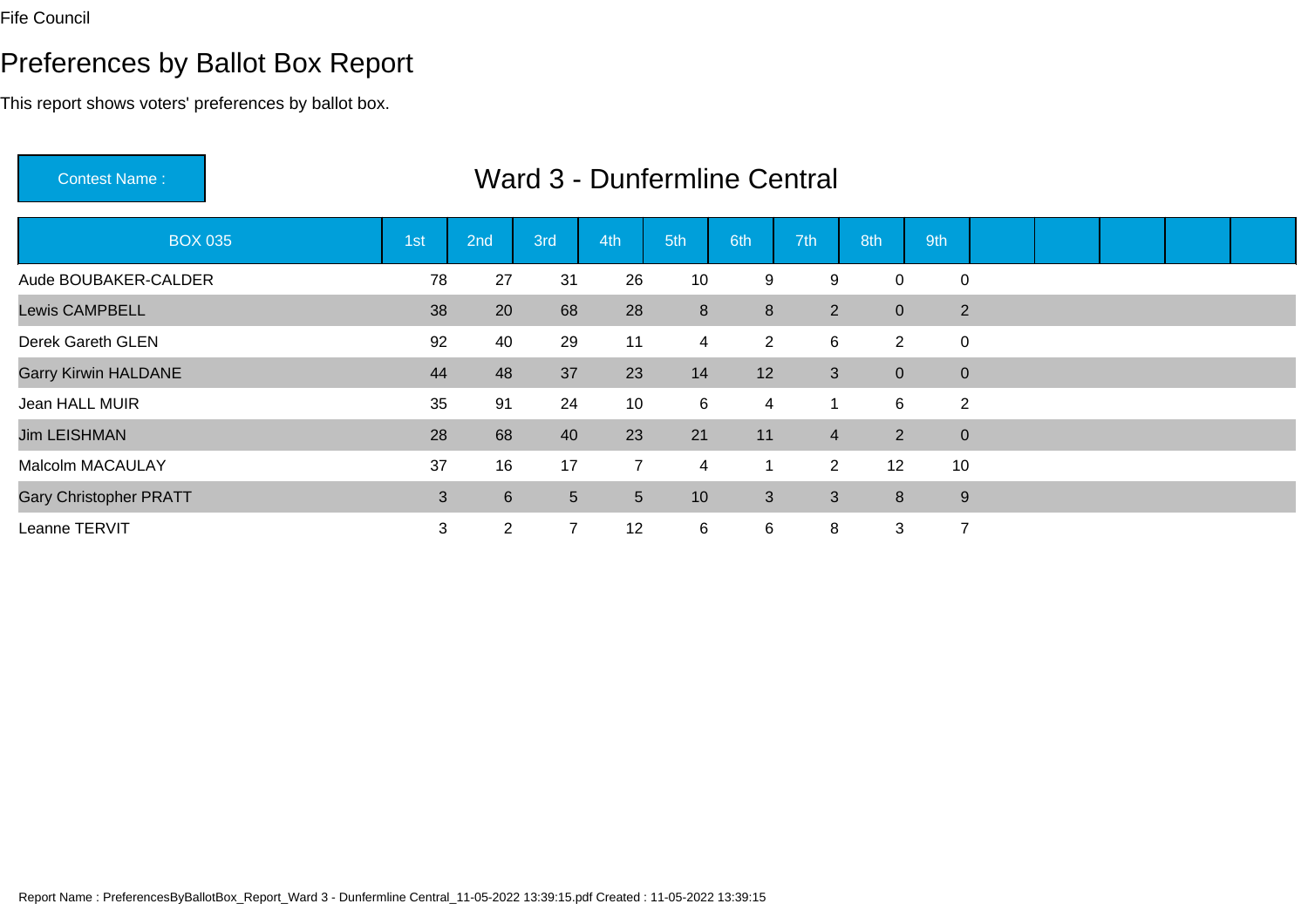# Preferences by Ballot Box Report

| <b>Contest Name:</b>          |     |                |                |     |                 | <b>Ward 3 - Dunfermline Central</b> |                |                 |                |              |  |  |
|-------------------------------|-----|----------------|----------------|-----|-----------------|-------------------------------------|----------------|-----------------|----------------|--------------|--|--|
| BOX 037, 036                  | 1st | 2nd            | 3rd            | 4th | 5th             | 6th                                 | 7th            | 8th             | 9th            |              |  |  |
| Aude BOUBAKER-CALDER          | 63  | 26             | 29             | 17  | 12              | 13                                  | $\overline{7}$ | $\overline{2}$  | $\mathbf 0$    |              |  |  |
| <b>Lewis CAMPBELL</b>         | 31  | 29             | 85             | 19  | 8               | $5\phantom{.0}$                     | $\overline{2}$ | $\overline{0}$  |                | 2            |  |  |
| Derek Gareth GLEN             | 112 | 52             | 32             | 12  | 5 <sup>5</sup>  | 3                                   |                | 1               | $\overline{2}$ |              |  |  |
| <b>Garry Kirwin HALDANE</b>   | 53  | 66             | 21             | 15  | 21              | 9                                   | $\overline{7}$ | $2^{\circ}$     |                | $\mathbf{0}$ |  |  |
| Jean HALL MUIR                | 52  | 102            | 29             | 13  | $\overline{4}$  | $\overline{4}$                      | $\overline{2}$ | $\overline{2}$  | $\mathbf 0$    |              |  |  |
| <b>Jim LEISHMAN</b>           | 48  | 65             | 41             | 23  | 16              | 10                                  | $\overline{4}$ | $\mathbf{3}$    | $\mathbf{1}$   |              |  |  |
| <b>Malcolm MACAULAY</b>       | 29  | 19             | 16             | 15  | $2^{\circ}$     | 1                                   | 3              | 9               | 12             |              |  |  |
| <b>Gary Christopher PRATT</b> | 5   | $\overline{2}$ | $\overline{4}$ | 5   | 10 <sup>°</sup> | $\overline{4}$                      | $6^{\circ}$    | $6\overline{6}$ | 8              |              |  |  |
| Leanne TERVIT                 | 6   | 5              | 12             | 16  | 1               | 4                                   | 6              | 9               | 4              |              |  |  |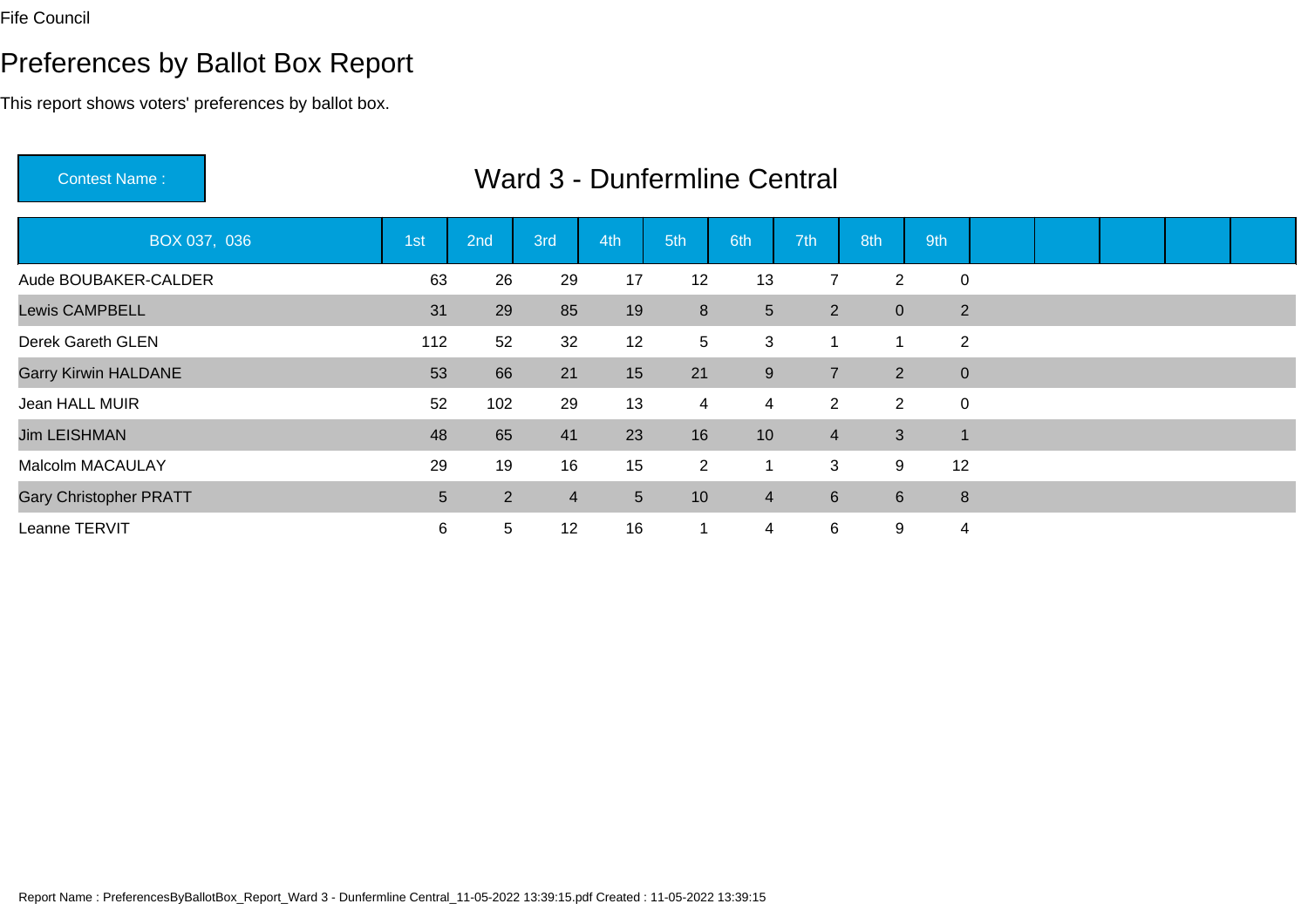Contest Name :

# Preferences by Ballot Box Report

This report shows voters' preferences by ballot box.

| <b>BOX 038</b>                | 1st | 2nd             | 3rd            | 4th             | 5th             | 6th            | 7th            | 8th            | 9th          |  |  |  |
|-------------------------------|-----|-----------------|----------------|-----------------|-----------------|----------------|----------------|----------------|--------------|--|--|--|
| Aude BOUBAKER-CALDER          | 92  | 29              | 28             | 25              | 16              | 15             | 8              |                | $\mathbf 0$  |  |  |  |
| <b>Lewis CAMPBELL</b>         | 28  | 21              | 55             | 23              | 8               | 11             | $\overline{0}$ | $\overline{0}$ | $\mathbf{0}$ |  |  |  |
| Derek Gareth GLEN             | 67  | 56              | 22             | 10              | 6               | $\overline{2}$ |                | $\overline{2}$ | 1            |  |  |  |
| <b>Garry Kirwin HALDANE</b>   | 21  | 63              | 36             | 17              | 18              | 15             | $\overline{7}$ | $\overline{0}$ | $\mathbf{0}$ |  |  |  |
| Jean HALL MUIR                | 48  | 61              | 25             | 10              | 5               | 4              | 4              | $\overline{2}$ | $\mathbf 0$  |  |  |  |
| <b>Jim LEISHMAN</b>           | 55  | 39              | 48             | 28              | 9               | 10             | $\overline{4}$ | 3 <sup>7</sup> | $\mathbf{0}$ |  |  |  |
| Malcolm MACAULAY              | 25  | 32              | 15             | 9               | $\overline{4}$  | $\mathsf 0$    | 3              | 10             | 14           |  |  |  |
| <b>Gary Christopher PRATT</b> |     |                 | $6\phantom{1}$ | $5\phantom{.0}$ | 10 <sup>1</sup> | $\mathbf 1$    | $\overline{7}$ | 8              | $9\,$        |  |  |  |
| Leanne TERVIT                 |     | $5\phantom{.0}$ | 9              | 10              | $\overline{7}$  | 3              | 7              | 9              | 5            |  |  |  |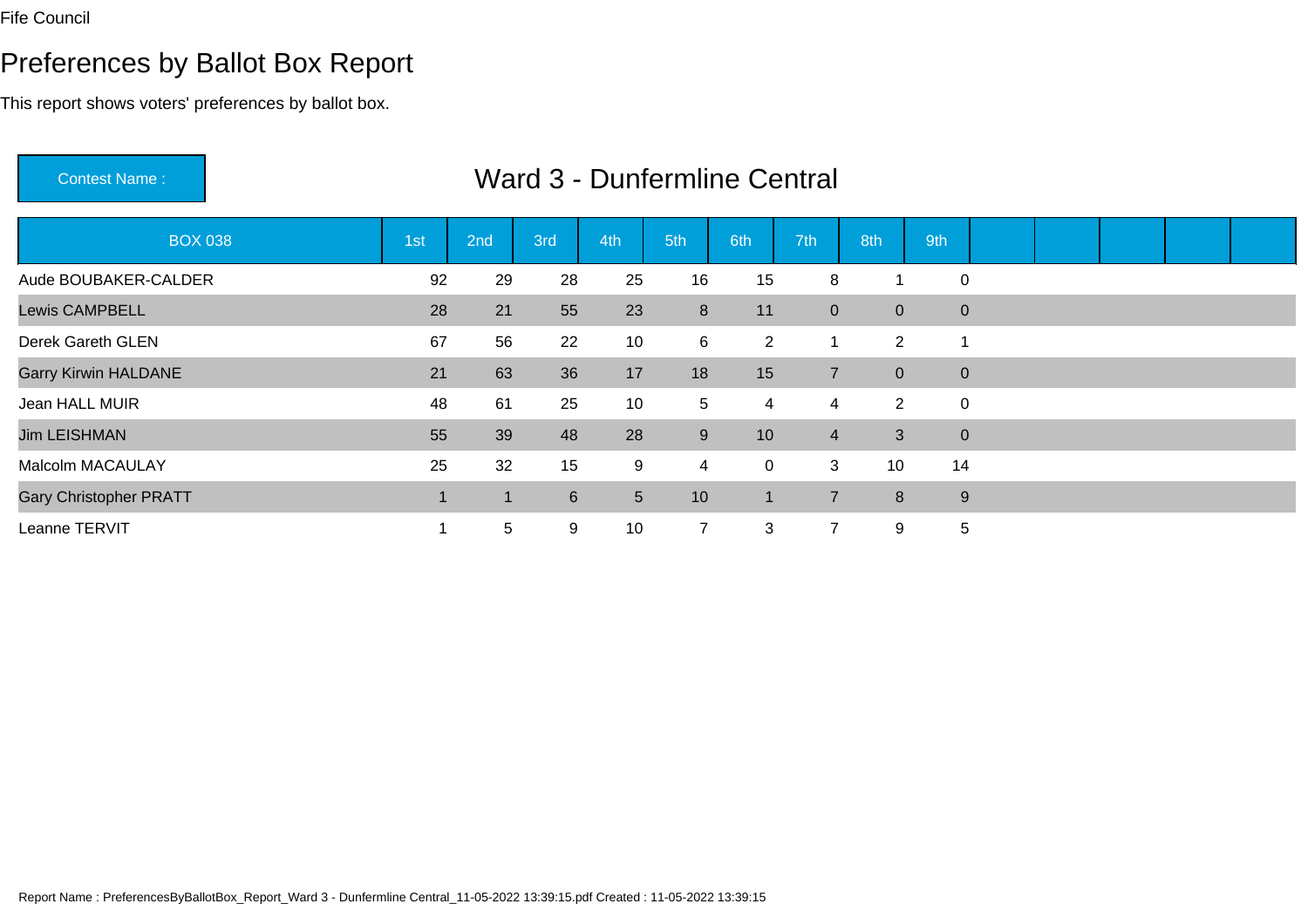Contest Name :

# Preferences by Ballot Box Report

This report shows voters' preferences by ballot box.

| <b>BOX 039</b>                | 1st         | 2nd            | 3rd             | 4th            | 5th            | 6th            | 7th            | 8th                  | 9th            |  |  |  |
|-------------------------------|-------------|----------------|-----------------|----------------|----------------|----------------|----------------|----------------------|----------------|--|--|--|
| Aude BOUBAKER-CALDER          | 94          | 32             | 24              | 13             | $\overline{7}$ | 4              | $\overline{2}$ |                      | -1             |  |  |  |
| <b>Lewis CAMPBELL</b>         | 22          | 11             | 39              | 15             | 8              | 3              |                | $6\overline{6}$      | $\mathbf 0$    |  |  |  |
| Derek Gareth GLEN             | 45          | 45             | 12              | $\sqrt{5}$     | $\overline{7}$ | 5              | 3              | $\mathbf 0$          | $\overline{1}$ |  |  |  |
| <b>Garry Kirwin HALDANE</b>   | 14          | 47             | 34              | 23             | $\overline{7}$ | $\overline{4}$ | 5 <sup>5</sup> | $\overline{0}$       | $\mathbf{0}$   |  |  |  |
| Jean HALL MUIR                | 45          | 53             | 21              | 4              | $2^{\circ}$    | 6              | $\mathbf 0$    | $\overline{2}$       | 4              |  |  |  |
| <b>Jim LEISHMAN</b>           | 45          | 55             | 38              | 18             | 3              | 5 <sup>5</sup> | $\mathfrak{S}$ | $\blacktriangleleft$ | $\mathbf{0}$   |  |  |  |
| Malcolm MACAULAY              | 21          | 19             | 20              | 8              | $\mathbf 0$    | $\mathbf 0$    |                | 3                    | 6              |  |  |  |
| <b>Gary Christopher PRATT</b> | $\mathbf 0$ | $\overline{2}$ | $6\overline{6}$ | $\mathbf{0}$   | 13             | $2^{\circ}$    |                | $\overline{4}$       | $\overline{1}$ |  |  |  |
| Leanne TERVIT                 | 8           |                | $5\phantom{.0}$ | $\overline{7}$ | 1              | $\mathsf{O}$   | 3              | 0                    | 4              |  |  |  |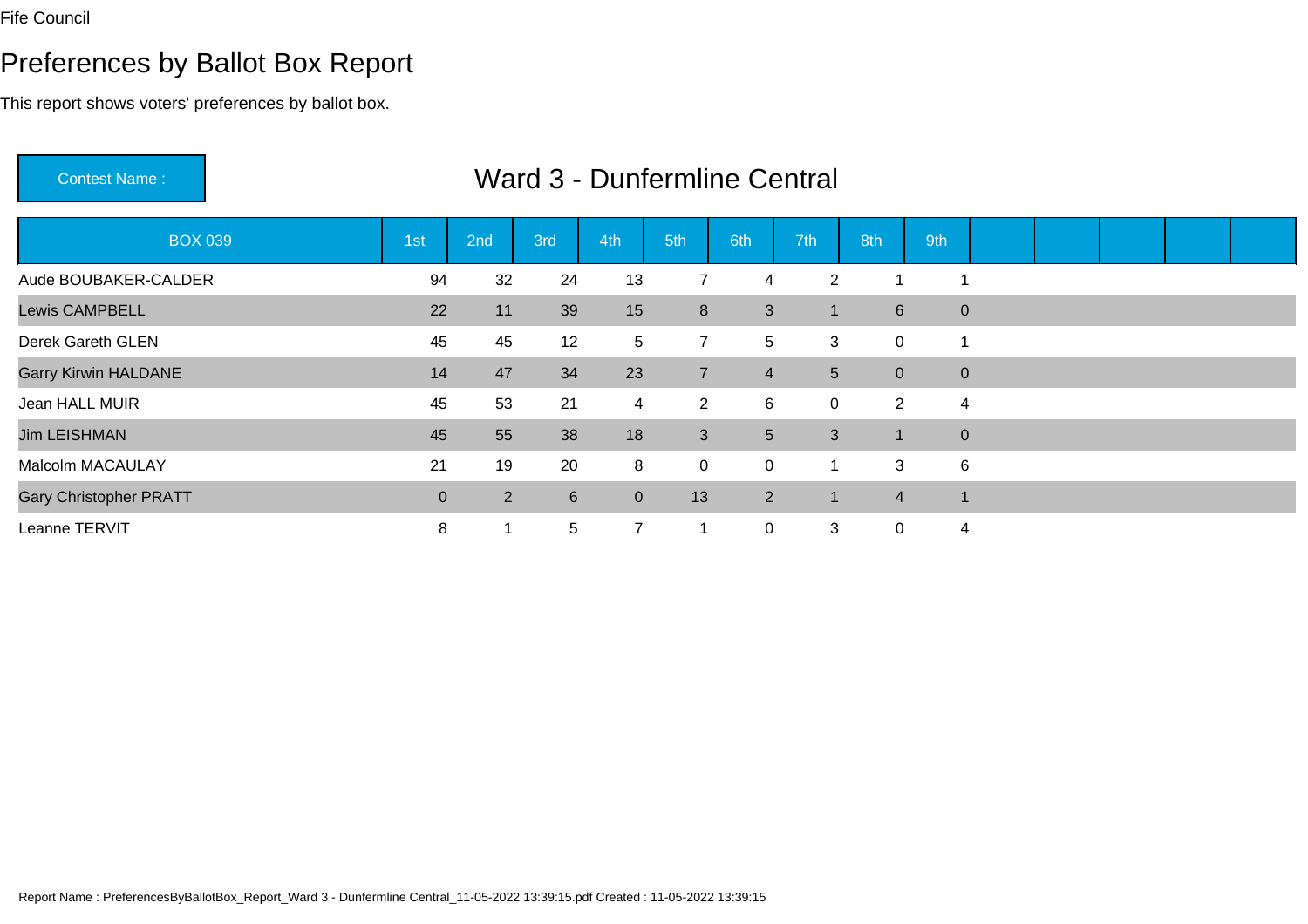# Preferences by Ballot Box Report

This report shows voters' preferences by ballot box.

Contest Name :

| <b>BOX 040</b>                | 1 <sub>st</sub> | 2nd | 3rd              | 4th            | 5th            | 6th            | 7th            | 8th             | 9th            |  |  |  |
|-------------------------------|-----------------|-----|------------------|----------------|----------------|----------------|----------------|-----------------|----------------|--|--|--|
| Aude BOUBAKER-CALDER          | 125             | 33  | 33               | 15             | 14             | 10             |                | $\overline{2}$  | $\mathbf 0$    |  |  |  |
| <b>Lewis CAMPBELL</b>         | 13              | 25  | 46               | 15             | 12             | 12             | -1             | $\pmb{0}$       |                |  |  |  |
| Derek Gareth GLEN             | 59              | 44  | 15               | 8              | 4              | 3              | 4              | 5               | 2              |  |  |  |
| <b>Garry Kirwin HALDANE</b>   | 32              | 64  | 33               | 29             | 8              | $\overline{7}$ | 2              |                 | $\mathbf{0}$   |  |  |  |
| Jean HALL MUIR                | 39              | 46  | 27               | 8              | $\overline{2}$ | $\overline{2}$ | 3              | 6               | 2              |  |  |  |
| <b>Jim LEISHMAN</b>           | 52              | 68  | 45               | 16             | $\overline{7}$ | $\overline{2}$ | $\overline{4}$ | 2               | $\mathbf{0}$   |  |  |  |
| <b>Malcolm MACAULAY</b>       | 17              | 32  | 8                | 13             |                | 4              | 5              | 3               | 9              |  |  |  |
| <b>Gary Christopher PRATT</b> | 3               | 2   | $\boldsymbol{9}$ | $\overline{4}$ | 8              | $\overline{2}$ | 8              | $5\phantom{.0}$ | 6              |  |  |  |
| Leanne TERVIT                 | $\overline{2}$  | 1   | $\overline{7}$   | 9              | 5              | 3              | 6              | ⇁               | $\overline{7}$ |  |  |  |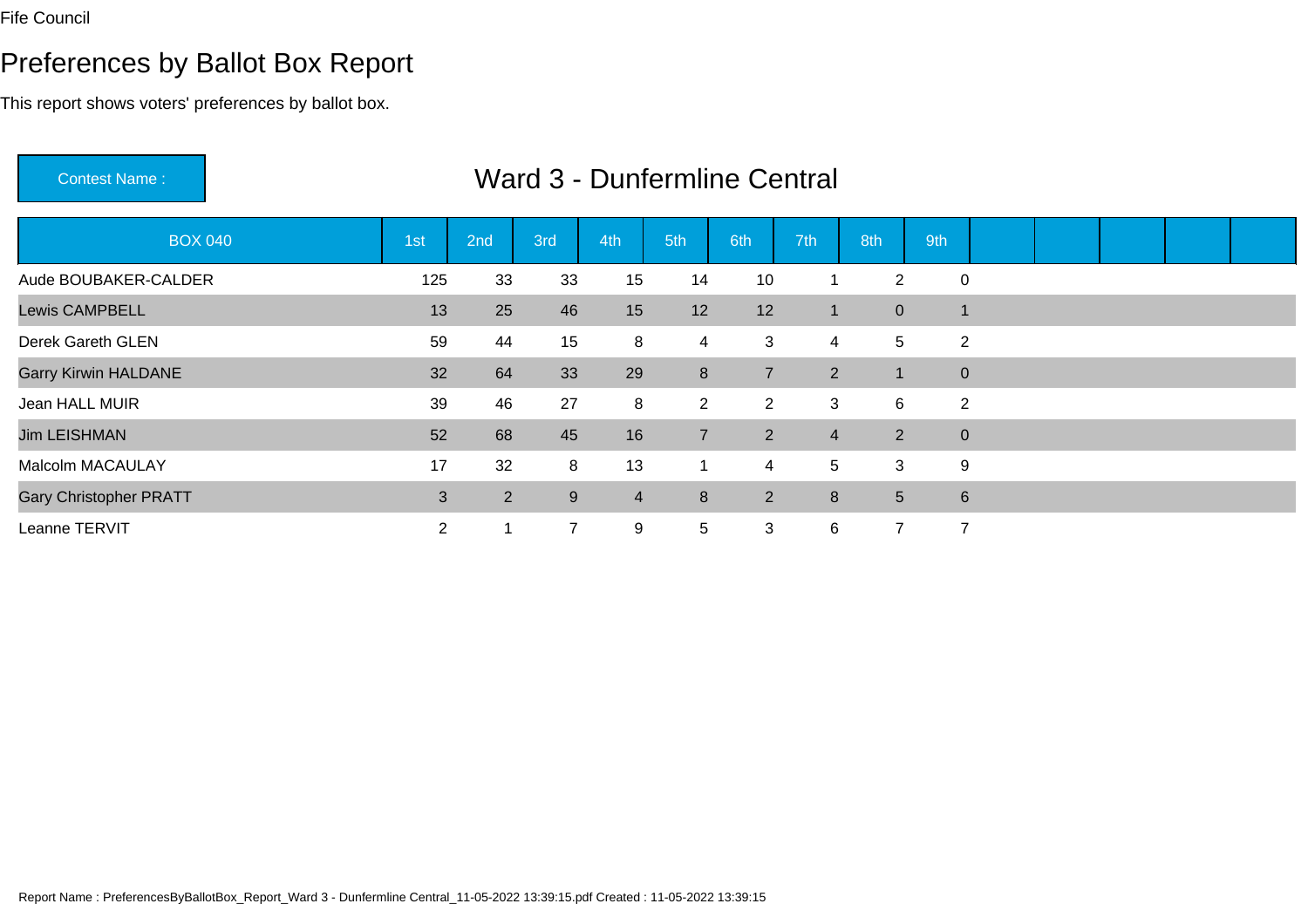# Preferences by Ballot Box Report

| <b>Contest Name:</b>          |     |              |                |                |                | Ward 3 - Dunfermline Central |                |                      |                |  |  |  |
|-------------------------------|-----|--------------|----------------|----------------|----------------|------------------------------|----------------|----------------------|----------------|--|--|--|
| <b>BOX 041</b>                | 1st | 2nd          | 3rd            | 4th            | 5th            | 6th                          | 7th            | 8th                  | 9th            |  |  |  |
| Aude BOUBAKER-CALDER          | 39  | 13           | 17             | 14             | 12             | 12                           | 5              | 1                    | $\mathbf 0$    |  |  |  |
| <b>Lewis CAMPBELL</b>         | 14  | 26           | 54             | 22             | 8              | 8                            | 5              | 1                    | $\pmb{0}$      |  |  |  |
| Derek Gareth GLEN             | 90  | 73           | 27             | $\mathbf{3}$   | 5              | $\mathbf 0$                  | $\overline{2}$ | 3                    | $\mathbf 0$    |  |  |  |
| <b>Garry Kirwin HALDANE</b>   | 45  | 46           | 26             | 27             | 15             | $\overline{7}$               | 3              | $\overline{2}$       | 2              |  |  |  |
| Jean HALL MUIR                | 74  | 73           | 35             | 8              | $\overline{2}$ | 3                            | $\mathbf 0$    | $\blacktriangleleft$ | 3              |  |  |  |
| <b>Jim LEISHMAN</b>           | 41  | 61           | 33             | 11             | 13             | 11                           | 5 <sup>5</sup> | 3                    | $\overline{2}$ |  |  |  |
| <b>Malcolm MACAULAY</b>       | 28  | 14           | 9              | 3              | $\mathbf{1}$   | 3                            | 5              | 15                   | 14             |  |  |  |
| <b>Gary Christopher PRATT</b> | 5   | 9            | $\overline{7}$ | $\overline{4}$ | $\overline{7}$ | 3                            | $\overline{7}$ | 8                    | 15             |  |  |  |
| Leanne TERVIT                 | 9   | $\mathbf{0}$ | 19             | 17             | 4              | 3                            | 11             | $\overline{7}$       | 3              |  |  |  |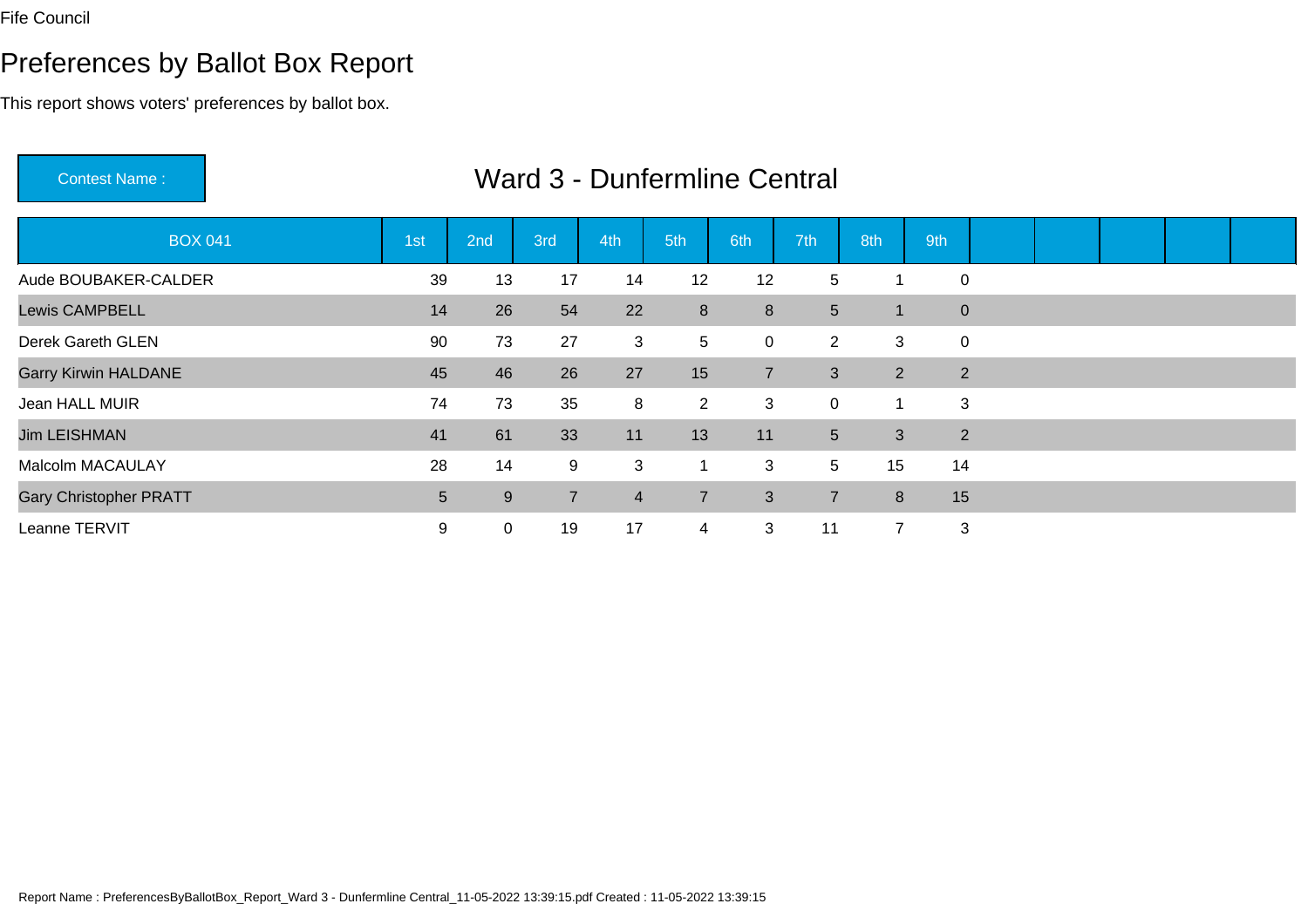# Preferences by Ballot Box Report

| <b>Contest Name:</b>          |                |     |                |                |                | Ward 3 - Dunfermline Central |                |                |                |                |  |  |
|-------------------------------|----------------|-----|----------------|----------------|----------------|------------------------------|----------------|----------------|----------------|----------------|--|--|
| <b>BOX 042</b>                | 1st            | 2nd | 3rd            | 4th            | 5th            | 6th                          | 7th            | 8th            | 9th            |                |  |  |
| Aude BOUBAKER-CALDER          | 10             | 15  | 14             | 20             | 5              | 5                            | 5              | 5              | $\mathbf 0$    |                |  |  |
| Lewis CAMPBELL                | 15             | 11  | 49             | 13             | $\overline{7}$ | $5\phantom{.0}$              | $\mathbf 1$    | $\overline{0}$ | 1              |                |  |  |
| Derek Gareth GLEN             | 76             | 62  | 15             | 3              | $\mathbf{1}$   | $\overline{2}$               | $\overline{2}$ | 3              | $\mathbf 0$    |                |  |  |
| <b>Garry Kirwin HALDANE</b>   | 19             | 41  | 23             | 16             | 8              | $\overline{4}$               | $2^{\circ}$    | $\overline{2}$ |                | $\mathbf{0}$   |  |  |
| Jean HALL MUIR                | 64             | 65  | 14             | 3              | $\overline{2}$ | 1                            | $\overline{2}$ | $\overline{2}$ | 1              |                |  |  |
| <b>Jim LEISHMAN</b>           | 50             | 38  | 20             | 14             | $9\,$          | $5\phantom{.0}$              | $\overline{4}$ |                |                | $\overline{2}$ |  |  |
| <b>Malcolm MACAULAY</b>       | 34             | 8   | 8              | $\mathbf{1}$   | $\overline{4}$ | $\mathbf{1}$                 | 1              | $\overline{2}$ | 12             |                |  |  |
| <b>Gary Christopher PRATT</b> | $\overline{2}$ | 6   | $\overline{7}$ | $5\phantom{.}$ | 6              | 3                            | $\overline{4}$ | $6^{\circ}$    | $\overline{1}$ |                |  |  |
| Leanne TERVIT                 | 3              | 3   | 16             | 11             | $\overline{2}$ | 6                            | 3              | $\overline{2}$ |                | 3              |  |  |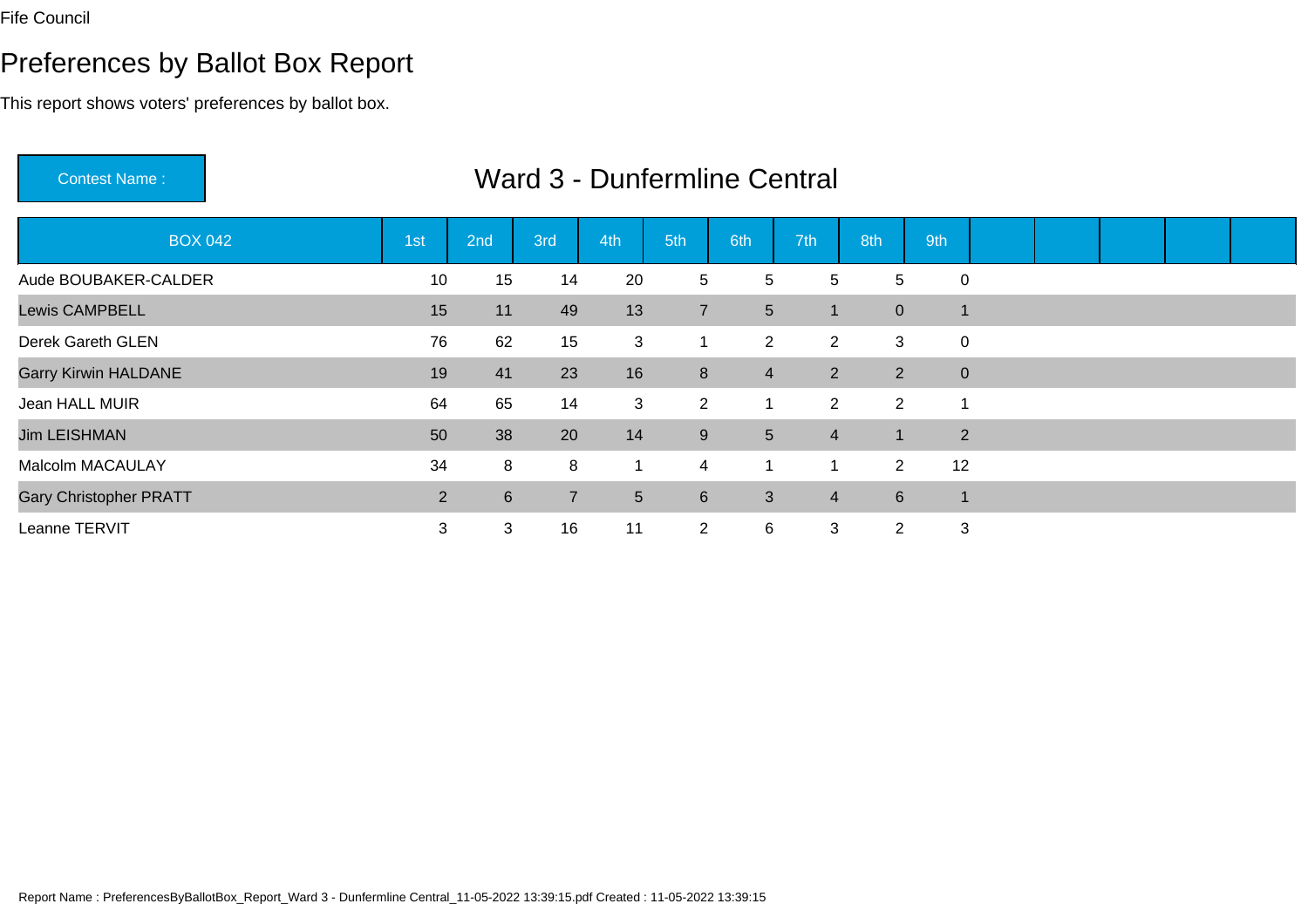# Preferences by Ballot Box Report

| <b>Contest Name:</b>          |                |                |                |     |                | Ward 3 - Dunfermline Central |                |                |     |                |  |  |
|-------------------------------|----------------|----------------|----------------|-----|----------------|------------------------------|----------------|----------------|-----|----------------|--|--|
| <b>BOX 043</b>                | 1st            | 2nd            | 3rd            | 4th | 5th            | 6th                          | 7th            | 8th            | 9th |                |  |  |
| Aude BOUBAKER-CALDER          | 39             | 13             | 22             | 18  | 6              | 8                            | 3              | 0              |     |                |  |  |
| <b>Lewis CAMPBELL</b>         | 42             | 21             | 52             | 20  | $\overline{7}$ | 3                            | $\mathbf 1$    | $\overline{0}$ |     | $\mathbf{0}$   |  |  |
| Derek Gareth GLEN             | 47             | 59             | 19             | 4   | 6              | $\mathbf{3}$                 |                | 5              |     |                |  |  |
| <b>Garry Kirwin HALDANE</b>   | 39             | 32             | 28             | 22  | 11             | $\overline{4}$               | $\overline{0}$ | $\overline{2}$ |     | $\overline{2}$ |  |  |
| Jean HALL MUIR                | 47             | 56             | 21             | 10  | 3              | $\overline{4}$               |                | 0              |     | 4              |  |  |
| <b>Jim LEISHMAN</b>           | 23             | 46             | 27             | 17  | 14             | 8                            | $2^{\circ}$    | $\overline{0}$ |     | $\mathbf{0}$   |  |  |
| <b>Malcolm MACAULAY</b>       | 23             | 13             | $\overline{4}$ | 4   | $\overline{4}$ | $\mathbf 0$                  | 4              | 8              |     | 3              |  |  |
| <b>Gary Christopher PRATT</b> | $\overline{0}$ | 5 <sup>5</sup> | $\overline{2}$ | 5   | 6              | 3                            | 3              | $\overline{4}$ |     | 8              |  |  |
| Leanne TERVIT                 | 5              |                | 12             | 11  | $\overline{2}$ | $\overline{2}$               | 10             | 3              |     | 2              |  |  |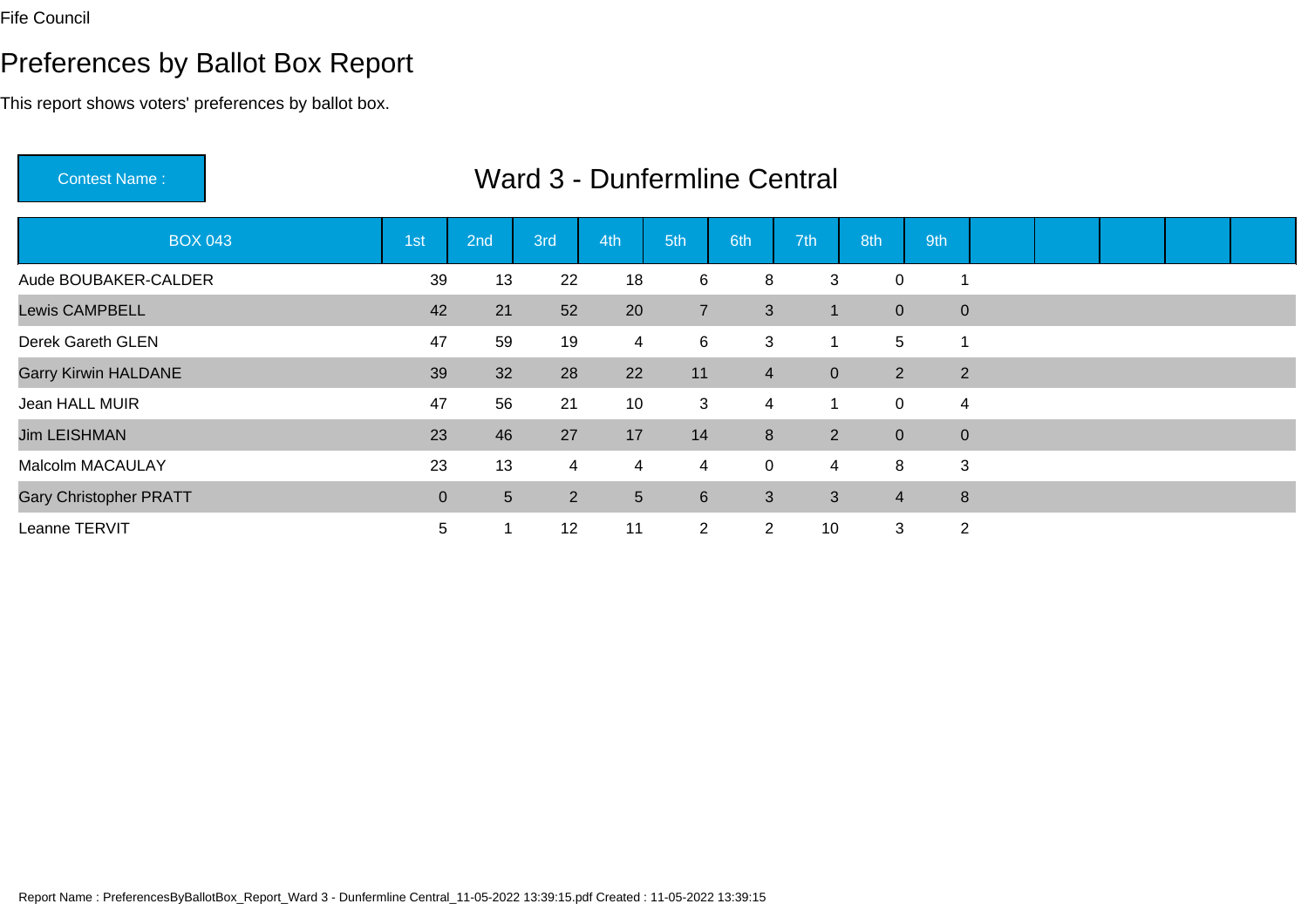# Preferences by Ballot Box Report

This report shows voters' preferences by ballot box.

| <b>Contest Name:</b>          |     |                | <b>Ward 3 - Dunfermline Central</b> |                |                 |                |                |                |                |  |  |  |
|-------------------------------|-----|----------------|-------------------------------------|----------------|-----------------|----------------|----------------|----------------|----------------|--|--|--|
| <b>BOX 044</b>                | 1st | 2nd            | 3rd                                 | 4th            | 5th             | 6th            | 7th            | 8th            | 9th            |  |  |  |
| Aude BOUBAKER-CALDER          | 47  | 12             | 16                                  | 23             | 3               | 9              | 4              | 3              | $\overline{2}$ |  |  |  |
| <b>Lewis CAMPBELL</b>         | 16  | 20             | 43                                  | 15             | $5\overline{)}$ | $\overline{4}$ | $\mathfrak{S}$ |                | $\mathbf 1$    |  |  |  |
| Derek Gareth GLEN             | 56  | 42             | 20                                  | 6              |                 | 3              |                | $\overline{4}$ | 2              |  |  |  |
| <b>Garry Kirwin HALDANE</b>   | 25  | 34             | 20                                  | 12             | 13              | $6\phantom{1}$ | 5 <sup>5</sup> | $\overline{4}$ | $\mathbf{1}$   |  |  |  |
| Jean HALL MUIR                | 38  | 38             | 19                                  | 10             | 10              | 1              | $\overline{2}$ | $\overline{2}$ | 2              |  |  |  |
| <b>Jim LEISHMAN</b>           | 21  | 43             | 22                                  | 16             | 10 <sup>1</sup> | 9              | $\overline{7}$ | $\overline{4}$ | $\mathbf{0}$   |  |  |  |
| Malcolm MACAULAY              | 15  | 14             | 11                                  | $9\,$          | 3               | 3              |                | $\overline{4}$ | 11             |  |  |  |
| <b>Gary Christopher PRATT</b> | 3   | $6\phantom{1}$ | $\overline{4}$                      | 5 <sup>5</sup> | 5 <sup>5</sup>  | $\overline{4}$ | 4              | 5 <sup>5</sup> | $\,6\,$        |  |  |  |
| Leanne TERVIT                 | 13  |                | $\overline{7}$                      | $\overline{7}$ | $5\phantom{.0}$ | 4              | $\overline{7}$ | 4              | 4              |  |  |  |

Report Name : PreferencesByBallotBox\_Report\_Ward 3 - Dunfermline Central\_11-05-2022 13:39:15.pdf Created : 11-05-2022 13:39:15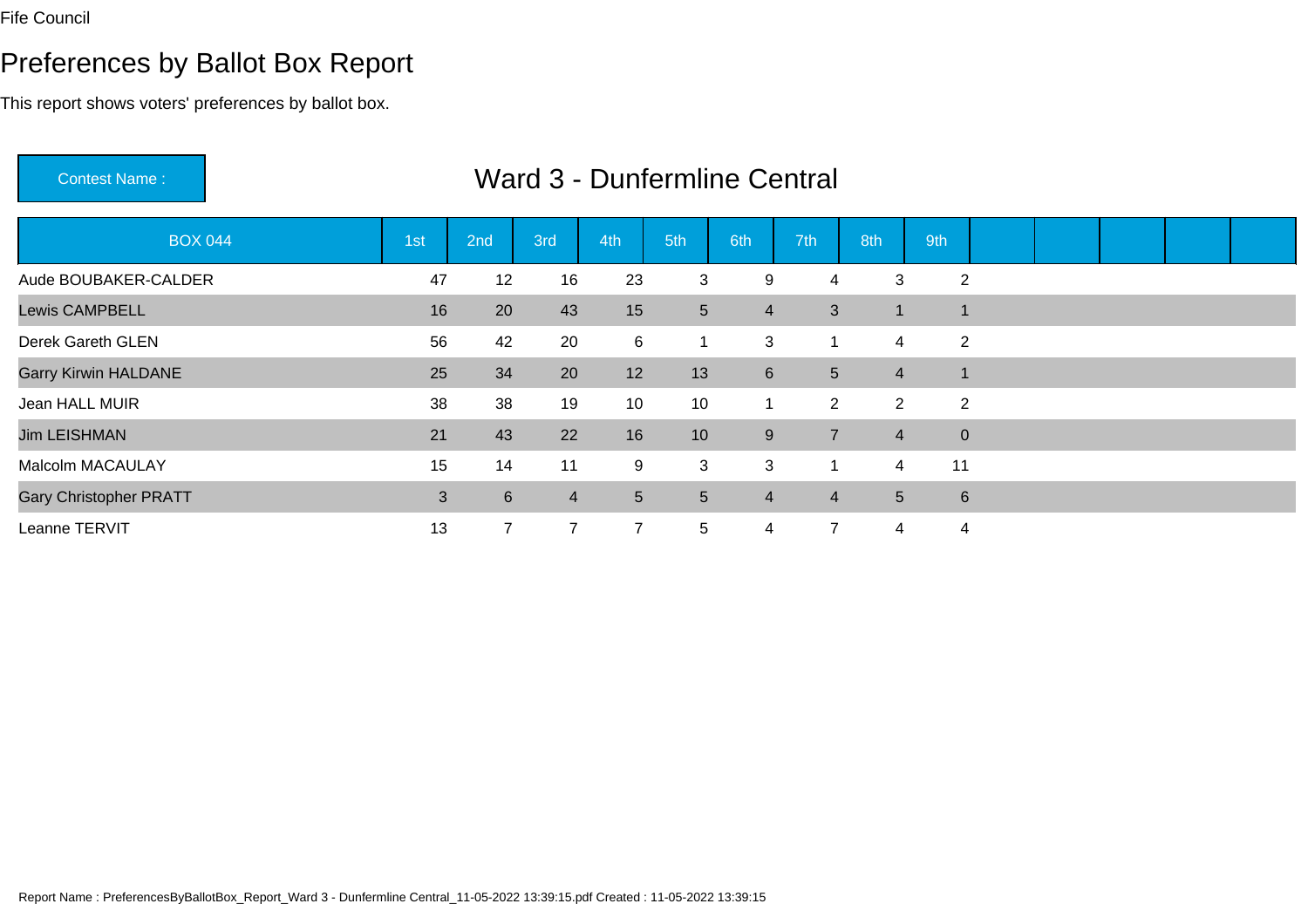# Preferences by Ballot Box Report

| <b>Contest Name:</b>          | Ward 3 - Dunfermline Central |             |     |     |                |                |                |                |                  |  |  |  |  |  |  |
|-------------------------------|------------------------------|-------------|-----|-----|----------------|----------------|----------------|----------------|------------------|--|--|--|--|--|--|
| <b>BOX 045</b>                | 1st                          | 2nd         | 3rd | 4th | 5th            | 6th            | 7th            | 8th            | 9th              |  |  |  |  |  |  |
| Aude BOUBAKER-CALDER          | 33                           | 16          | 31  | 24  | 8              | 18             | 8              |                | $\overline{2}$   |  |  |  |  |  |  |
| <b>Lewis CAMPBELL</b>         | 16                           | 18          | 47  | 19  | 16             | 15             | 5 <sup>5</sup> | $\overline{0}$ | $\boldsymbol{0}$ |  |  |  |  |  |  |
| Derek Gareth GLEN             | 93                           | 40          | 19  | 9   | $\overline{4}$ | 4              | 5              | 4              | 4                |  |  |  |  |  |  |
| <b>Garry Kirwin HALDANE</b>   | 91                           | 30          | 25  | 19  | 12             | $\overline{4}$ | $2^{\circ}$    | п.             | $\mathbf{0}$     |  |  |  |  |  |  |
| Jean HALL MUIR                | 33                           | 92          | 18  | 8   | 5              | 6              | $2^{\circ}$    | 9              | 4                |  |  |  |  |  |  |
| <b>Jim LEISHMAN</b>           | 16                           | 78          | 35  | 26  | 18             | 9              | $\overline{0}$ |                | $\mathbf 0$      |  |  |  |  |  |  |
| <b>Malcolm MACAULAY</b>       | 28                           | 10          | 15  | 9   | 3              | 3              | 8              | 6              | 17               |  |  |  |  |  |  |
| <b>Gary Christopher PRATT</b> | $\overline{2}$               | $6^{\circ}$ | 6   | 3   | 11             | $6\phantom{1}$ | 8              | 12             | 13               |  |  |  |  |  |  |
| Leanne TERVIT                 | 4                            | 4           | 14  | 9   | 9              | 3              | 14             | 15             | 8                |  |  |  |  |  |  |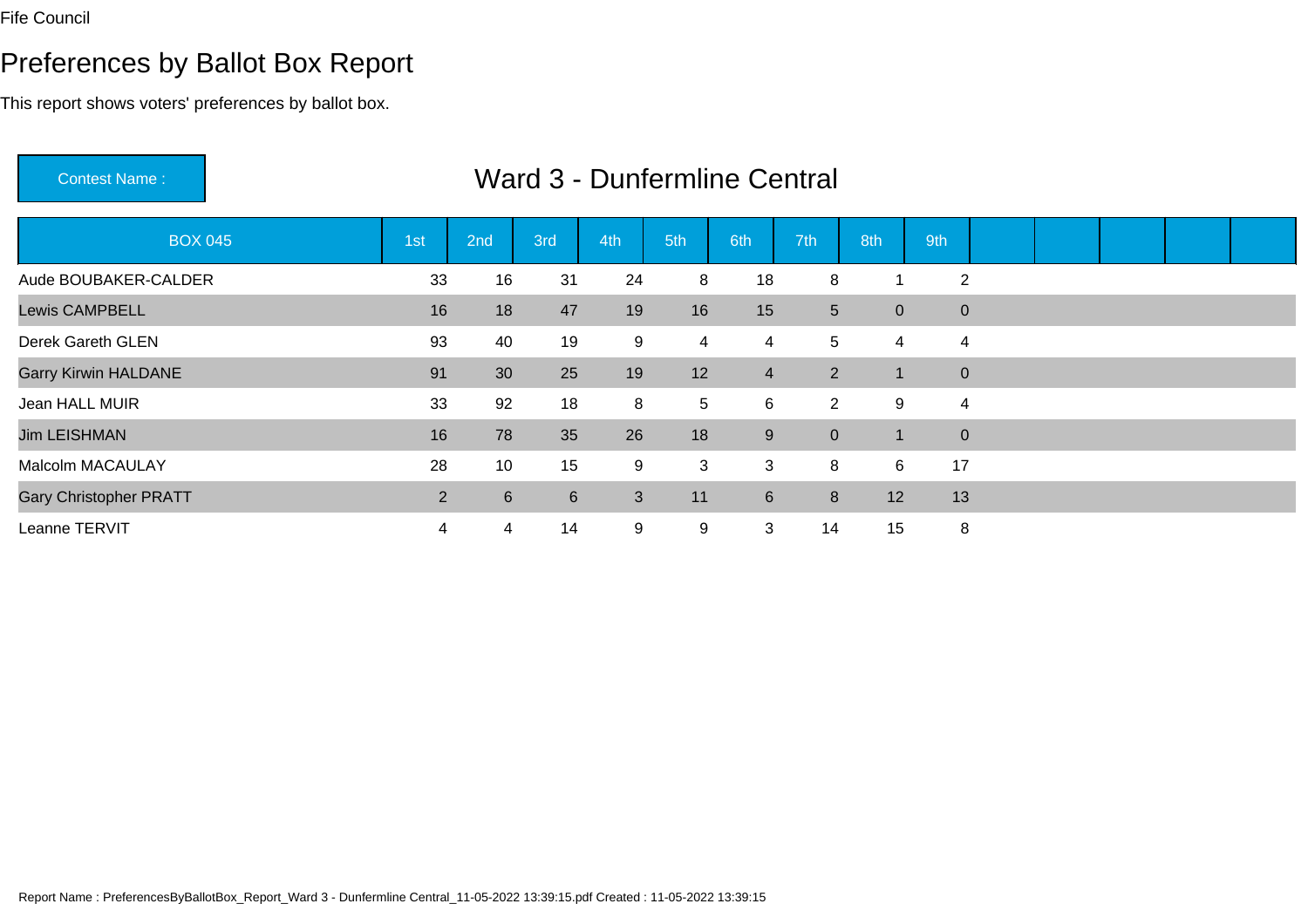Contest Name :

# Preferences by Ballot Box Report

This report shows voters' preferences by ballot box.

| <b>BOX 046</b>                | 1st | 2nd            | 3rd            | 4th            | 5th             | 6th         | 7th            | 8th            | 9th     |                |  |  |
|-------------------------------|-----|----------------|----------------|----------------|-----------------|-------------|----------------|----------------|---------|----------------|--|--|
| Aude BOUBAKER-CALDER          | 50  | 12             | 30             | 23             | 8               | 11          | 3              |                | 4       | $\mathbf 0$    |  |  |
| <b>Lewis CAMPBELL</b>         | 20  | 17             | 59             | 25             | 10 <sup>°</sup> | $2^{\circ}$ | $\mathbf{0}$   | -1             |         | $\mathbf{0}$   |  |  |
| Derek Gareth GLEN             | 67  | 66             | 20             | 8              | 3               | 3           | 0              |                |         | $\overline{2}$ |  |  |
| <b>Garry Kirwin HALDANE</b>   | 22  | 79             | 33             | 25             | 9               | 11          | 5 <sup>5</sup> | $\overline{0}$ |         | $\mathbf{0}$   |  |  |
| Jean HALL MUIR                | 59  | 60             | 22             | 8              | $\overline{7}$  |             | 4              |                |         |                |  |  |
| <b>Jim LEISHMAN</b>           | 83  | 56             | 43             | 15             | $\overline{7}$  | 8           | $\overline{4}$ | $\mathbf{1}$   |         | $\mathbf{0}$   |  |  |
| Malcolm MACAULAY              | 27  | 10             | 15             | 10             | $2^{\circ}$     |             |                |                | 11<br>6 |                |  |  |
| <b>Gary Christopher PRATT</b> | 4   | $5\phantom{.}$ | $\overline{7}$ | 1              | $\overline{7}$  | $2^{\circ}$ | 5 <sup>5</sup> | $\overline{7}$ |         | $\overline{3}$ |  |  |
| Leanne TERVIT                 | 6   |                | 12             | $\overline{7}$ | 4               | 0           | 6              | 3              |         | 6              |  |  |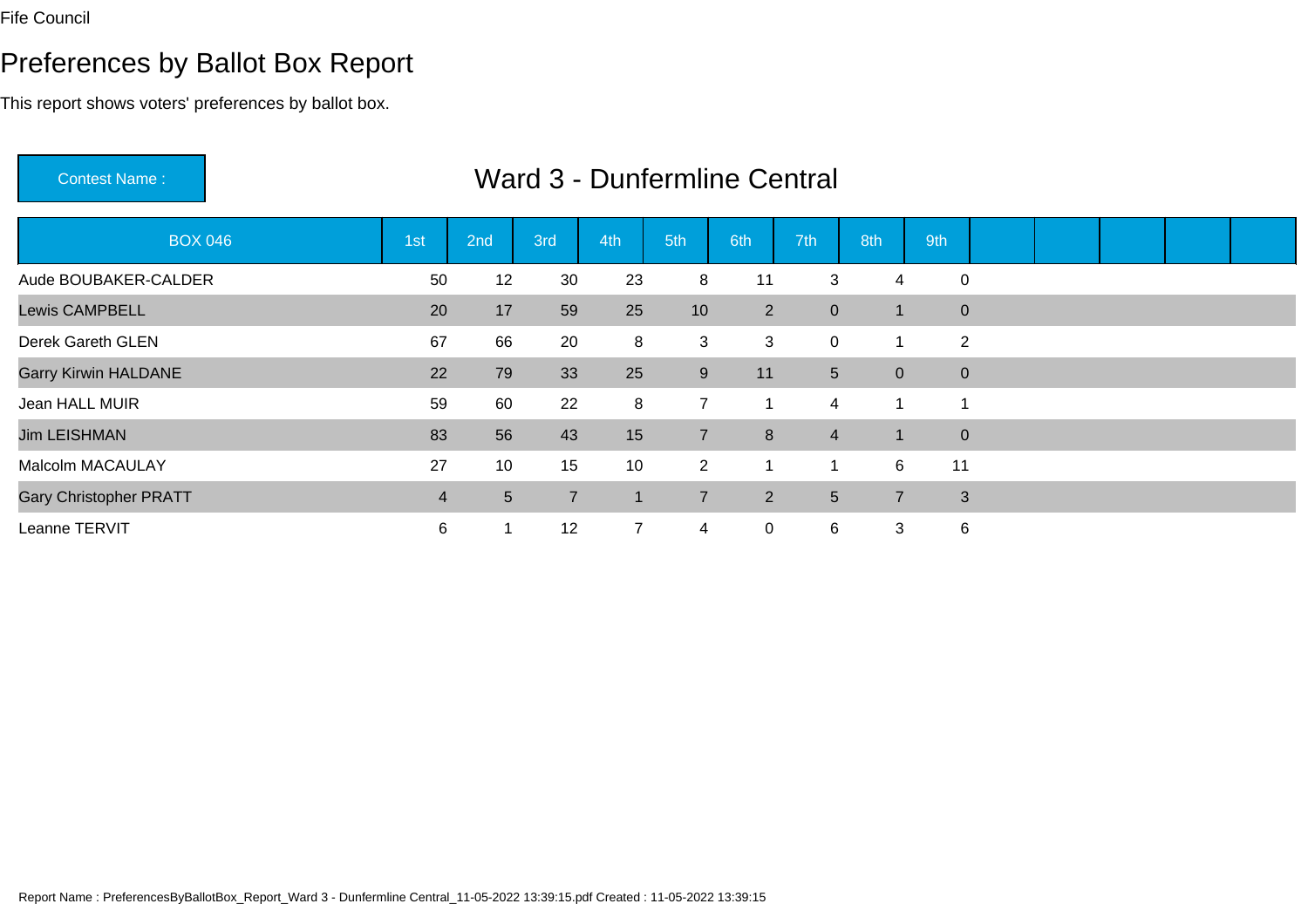# Preferences by Ballot Box Report

This report shows voters' preferences by ballot box.

| <b>Contest Name:</b>          |                   |     | Ward 3 - Dunfermline Central |     |                |                 |                |                |             |                 |  |  |
|-------------------------------|-------------------|-----|------------------------------|-----|----------------|-----------------|----------------|----------------|-------------|-----------------|--|--|
| <b>BOX 047</b>                | ∣1st <sup>i</sup> | 2nd | 3rd                          | 4th | 5th            | 6th             | 7th            | 8th            | 9th         |                 |  |  |
| Aude BOUBAKER-CALDER          | 28                | 19  | 30                           | 23  | 9              | 9               | $\overline{7}$ | 0              |             | $\mathbf 0$     |  |  |
| <b>Lewis CAMPBELL</b>         | 24                | 18  | 56                           | 14  | 8              | $6\phantom{1}$  | $\overline{2}$ | 1              |             | $\mathbf 0$     |  |  |
| Derek Gareth GLEN             | 72                | 62  | 27                           | 8   | 4              | $\mathbf 1$     | 3              | 1              |             | $\mathbf 0$     |  |  |
| <b>Garry Kirwin HALDANE</b>   | 29                | 75  | 34                           | 19  | 9              | 8               | 1              | $\overline{0}$ | $\mathbf 1$ |                 |  |  |
| Jean HALL MUIR                | 56                | 70  | 21                           | 15  | $\overline{2}$ | $\overline{4}$  |                |                |             |                 |  |  |
| <b>Jim LEISHMAN</b>           | 84                | 40  | 35                           | 19  | 10             | $5\overline{)}$ | 3              | $\overline{2}$ |             | $\mathbf{0}$    |  |  |
| Malcolm MACAULAY              | 24                | 16  | 17                           | 8   | 3              | 1               | 1              | 8              |             | $\overline{7}$  |  |  |
| <b>Gary Christopher PRATT</b> | $\mathbf{3}$      | 3   | 9                            | 3   | $\mathbf 1$    | 3               | 3              | 9              |             | $5\phantom{.0}$ |  |  |
| Leanne TERVIT                 |                   | 3   | 13                           | 8   | 5              | $\overline{2}$  | $\overline{7}$ | $\mathbf{0}$   |             | $\overline{7}$  |  |  |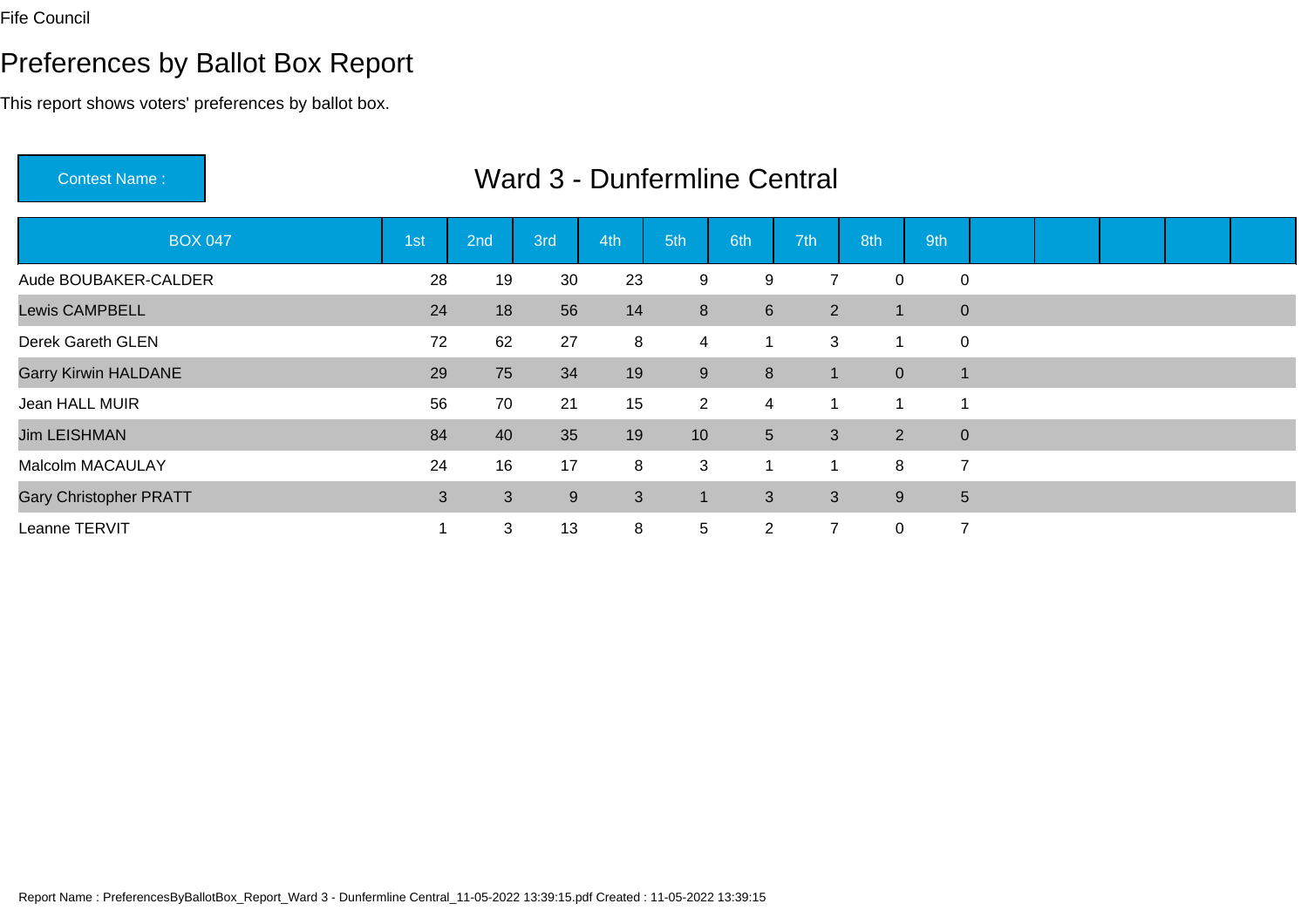Contest Name :

# Preferences by Ballot Box Report

This report shows voters' preferences by ballot box.

| PV003 014                     | 1st | 2nd            | 3rd            | 4th            | 5th             | 6th              | 7th              | 8th            | 9th                |                |  |  |
|-------------------------------|-----|----------------|----------------|----------------|-----------------|------------------|------------------|----------------|--------------------|----------------|--|--|
| Aude BOUBAKER-CALDER          | 122 | 37             | 26             | 13             | 10              | 8                | 3                | -1             | -4                 |                |  |  |
| <b>Lewis CAMPBELL</b>         | 10  | 17             | 72             | 16             | 10 <sup>°</sup> | $6\overline{6}$  |                  | 5 <sup>5</sup> | 3                  | $\mathbf 0$    |  |  |
| Derek Gareth GLEN             | 94  | 59             | 16             | 11             | 3               | $\overline{2}$   | 4                |                | 2                  | 4              |  |  |
| <b>Garry Kirwin HALDANE</b>   | 58  | 65             | 43             | 20             | $6\phantom{1}$  | $\overline{7}$   | $\overline{4}$   | 1              |                    | $\overline{2}$ |  |  |
| Jean HALL MUIR                | 53  | 97             | 18             | 8              | $\overline{2}$  | 3                |                  |                | 5                  | 3              |  |  |
| <b>Jim LEISHMAN</b>           | 58  | 72             | 51             | 21             | $\mathbf{3}$    | $6 \overline{6}$ | $6 \overline{6}$ |                | $\overline{2}$     | $\pmb{0}$      |  |  |
| Malcolm MACAULAY              | 51  | 24             | 18             | 13             | $5\phantom{.0}$ | $\pmb{0}$        | 3                |                | $\mathbf{3}$<br>10 |                |  |  |
| <b>Gary Christopher PRATT</b> |     | $\overline{7}$ | $\overline{4}$ | $\overline{4}$ | 11              | 3                | $\mathbf 1$      | 11             |                    | $\overline{4}$ |  |  |
| Leanne TERVIT                 | 7   | 3              | 16             | 16             | $\overline{2}$  | $\overline{2}$   | 5                |                | $\overline{2}$     | 6              |  |  |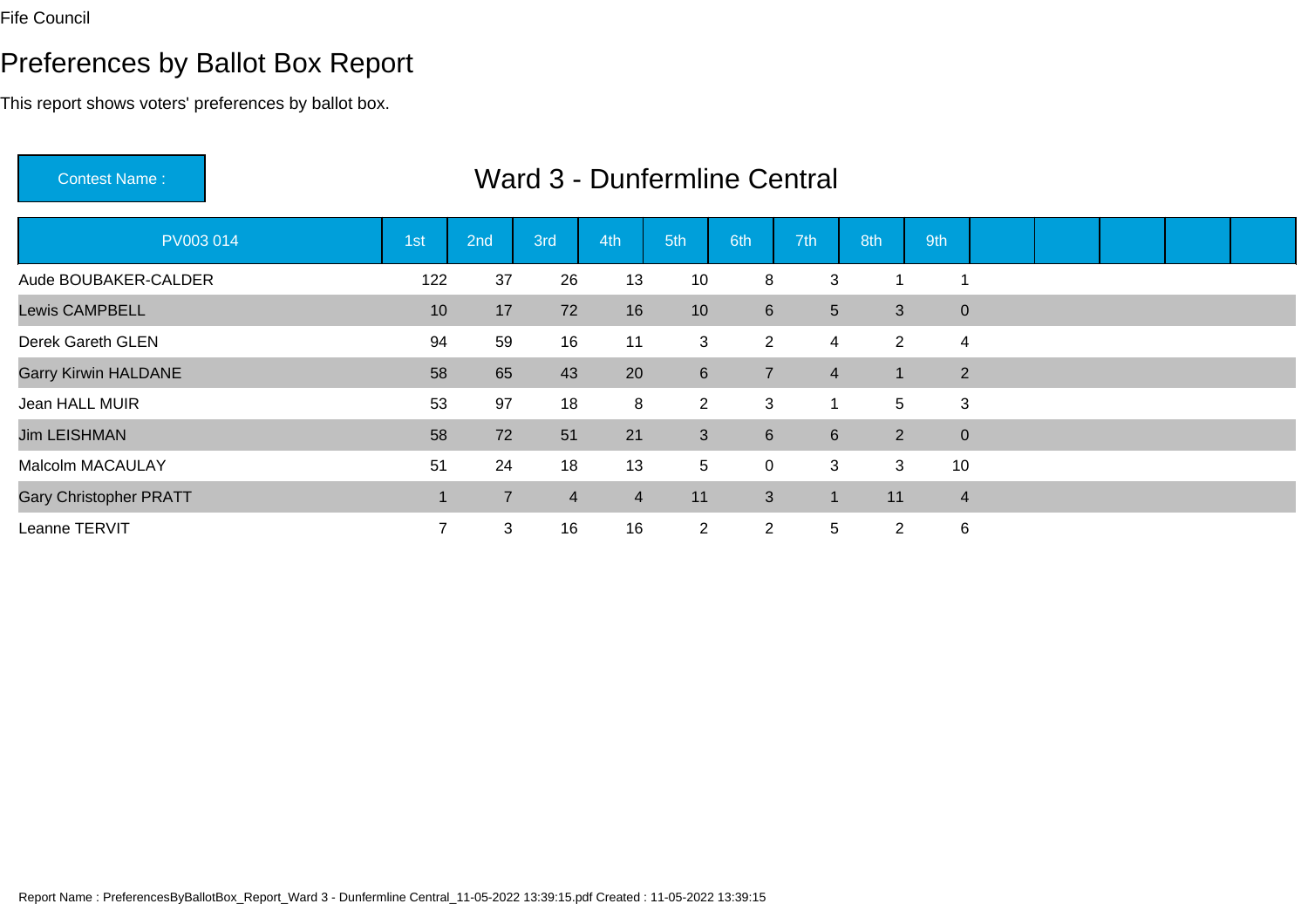# Preferences by Ballot Box Report

| <b>Contest Name:</b>          |             |     |     | Ward 3 - Dunfermline Central |                |                |                |                |                |  |  |  |
|-------------------------------|-------------|-----|-----|------------------------------|----------------|----------------|----------------|----------------|----------------|--|--|--|
| PV003 015                     | 1st         | 2nd | 3rd | 4th                          | 5th            | 6th            | 7th            | 8th            | 9th            |  |  |  |
| Aude BOUBAKER-CALDER          | 159         | 29  | 42  | 13                           | 4              | 10             | 3              | $\overline{2}$ | $\mathbf 0$    |  |  |  |
| <b>Lewis CAMPBELL</b>         | 14          | 22  | 54  | 17                           | 10             | 9              | $\overline{4}$ | $\overline{0}$ | $\pmb{0}$      |  |  |  |
| Derek Gareth GLEN             | 69          | 66  | 20  | 5                            | 5              |                | $\overline{2}$ | 6              | 4              |  |  |  |
| <b>Garry Kirwin HALDANE</b>   | 80          | 62  | 50  | 21                           | $\mathbf{3}$   | 3              | 5 <sup>5</sup> |                | 1              |  |  |  |
| Jean HALL MUIR                | 59          | 71  | 15  | 4                            | $\overline{4}$ | 3              | 0              | 6              | $\overline{7}$ |  |  |  |
| <b>Jim LEISHMAN</b>           | 49          | 108 | 57  | 26                           | 8              | $\overline{2}$ | $\overline{2}$ | 3              | $\mathbf{0}$   |  |  |  |
| Malcolm MACAULAY              | 45          | 44  | 16  | 15                           | $\overline{4}$ | $\mathbf 0$    | 6              | $\overline{4}$ | 13             |  |  |  |
| <b>Gary Christopher PRATT</b> | $\mathbf 0$ | 3   | 10  | $\overline{4}$               | 10             | $6\phantom{1}$ | 7              | 8              | 5              |  |  |  |
| Leanne TERVIT                 | 6           |     | 14  | 16                           | 8              | $\overline{4}$ | 7              | 5              | 4              |  |  |  |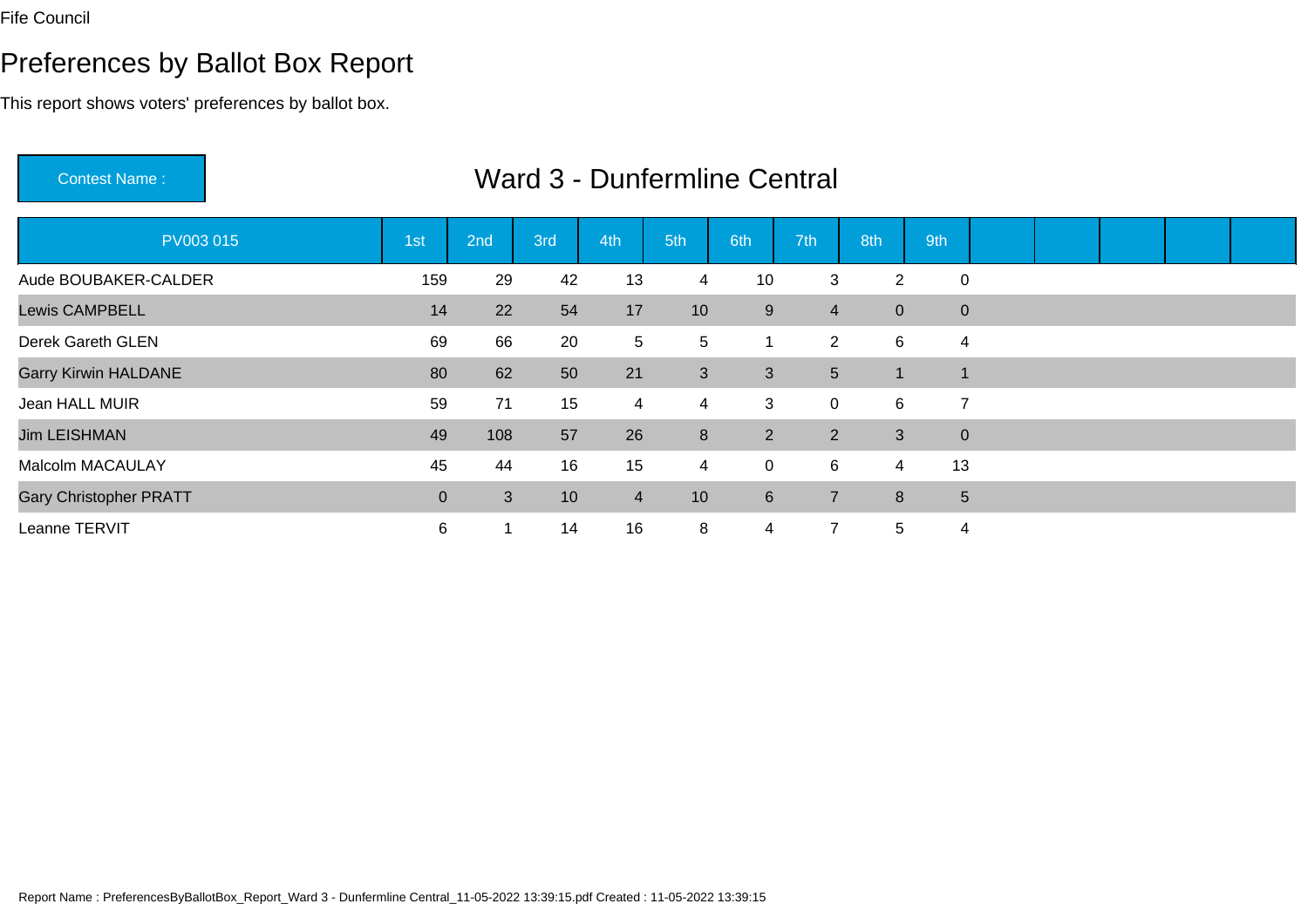# Preferences by Ballot Box Report

| <b>Contest Name:</b>          | Ward 3 - Dunfermline Central |                |     |     |                 |                |                |                |             |  |  |  |  |  |  |
|-------------------------------|------------------------------|----------------|-----|-----|-----------------|----------------|----------------|----------------|-------------|--|--|--|--|--|--|
| PV003016                      | 1st                          | 2nd            | 3rd | 4th | 5th             | 6th            | 7th            | 8th            | 9th         |  |  |  |  |  |  |
| Aude BOUBAKER-CALDER          | 147                          | 53             | 41  | 17  | 8               | 10             | $\overline{7}$ | $\overline{2}$ | $\mathbf 0$ |  |  |  |  |  |  |
| <b>Lewis CAMPBELL</b>         | 34                           | 23             | 56  | 21  | 16              | $\overline{4}$ | 3              | $\overline{2}$ | 2           |  |  |  |  |  |  |
| Derek Gareth GLEN             | 86                           | 69             | 22  | 12  | 8               | $\mathbf{3}$   | $\overline{2}$ | 3              | 5           |  |  |  |  |  |  |
| <b>Garry Kirwin HALDANE</b>   | 56                           | 59             | 51  | 30  | 11              | 10             | 6 <sup>1</sup> | $\overline{0}$ | $\mathbf 1$ |  |  |  |  |  |  |
| Jean HALL MUIR                | 56                           | 81             | 31  | 13  | $\overline{7}$  | 5              | 5              | $\overline{7}$ | 2           |  |  |  |  |  |  |
| <b>Jim LEISHMAN</b>           | 54                           | 84             | 66  | 29  | 10 <sup>°</sup> | 11             | 3              | $6^{\circ}$    | $\mathbf 0$ |  |  |  |  |  |  |
| <b>Malcolm MACAULAY</b>       | 54                           | 55             | 22  | 10  | 3               | 3              | 5              | 9              | 17          |  |  |  |  |  |  |
| <b>Gary Christopher PRATT</b> | $\overline{4}$               | $\overline{4}$ | 10  | 2   | 11              | $\overline{7}$ | 8              | 15             | 9           |  |  |  |  |  |  |
| Leanne TERVIT                 | 3                            | 4              | 13  | 14  | 3               | 6              | 11             | 4              | 12          |  |  |  |  |  |  |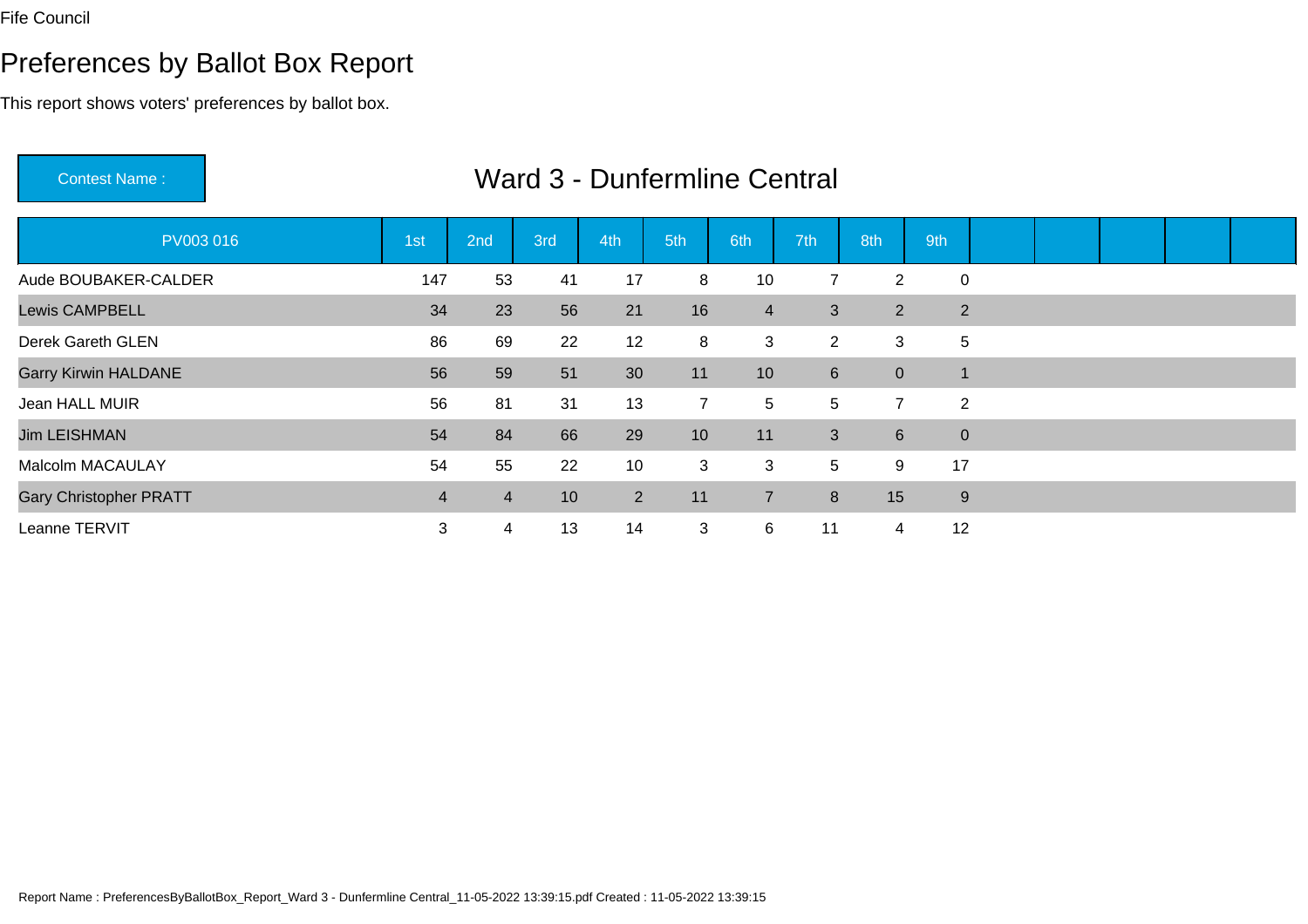# Preferences by Ballot Box Report

| <b>Contest Name:</b>          |     |     |     |                | <b>Ward 3 - Dunfermline Central</b> |                |                |                |                |  |  |  |
|-------------------------------|-----|-----|-----|----------------|-------------------------------------|----------------|----------------|----------------|----------------|--|--|--|
| PV003 017                     | 1st | 2nd | 3rd | 4th            | 5th                                 | 6th            | 7th            | 8th            | 9th            |  |  |  |
| Aude BOUBAKER-CALDER          | 141 | 46  | 37  | 16             | 13                                  | 8              | 4              | 0              |                |  |  |  |
| <b>Lewis CAMPBELL</b>         | 19  | 16  | 54  | 20             | 14                                  | $6\phantom{1}$ | 9              | $\overline{2}$ |                |  |  |  |
| Derek Gareth GLEN             | 80  | 68  | 16  | 9              | 3                                   | 5              | 3              | $\overline{7}$ | 0              |  |  |  |
| <b>Garry Kirwin HALDANE</b>   | 71  | 68  | 55  | 20             | $\bf 8$                             | 9              | 3              | $\overline{2}$ | $\overline{1}$ |  |  |  |
| Jean HALL MUIR                | 55  | 81  | 24  | 9              | $\overline{2}$                      | 3              | 4              | $\mathbf{2}$   | $\overline{7}$ |  |  |  |
| <b>Jim LEISHMAN</b>           | 63  | 83  | 61  | 30             | 9                                   | 3              | $\overline{2}$ | $\overline{2}$ | 2              |  |  |  |
| Malcolm MACAULAY              | 61  | 53  | 29  | 16             | 6                                   | $\mathbf 0$    | 3              | 5              | 12             |  |  |  |
| <b>Gary Christopher PRATT</b> | 2   | 13  | 20  | $\overline{7}$ | 9                                   | 9              | 5              | $\overline{7}$ | 6              |  |  |  |
| Leanne TERVIT                 |     | 4   | 12  | 11             | $\mathbf{1}$                        | 6              | 10             | 11             | 8              |  |  |  |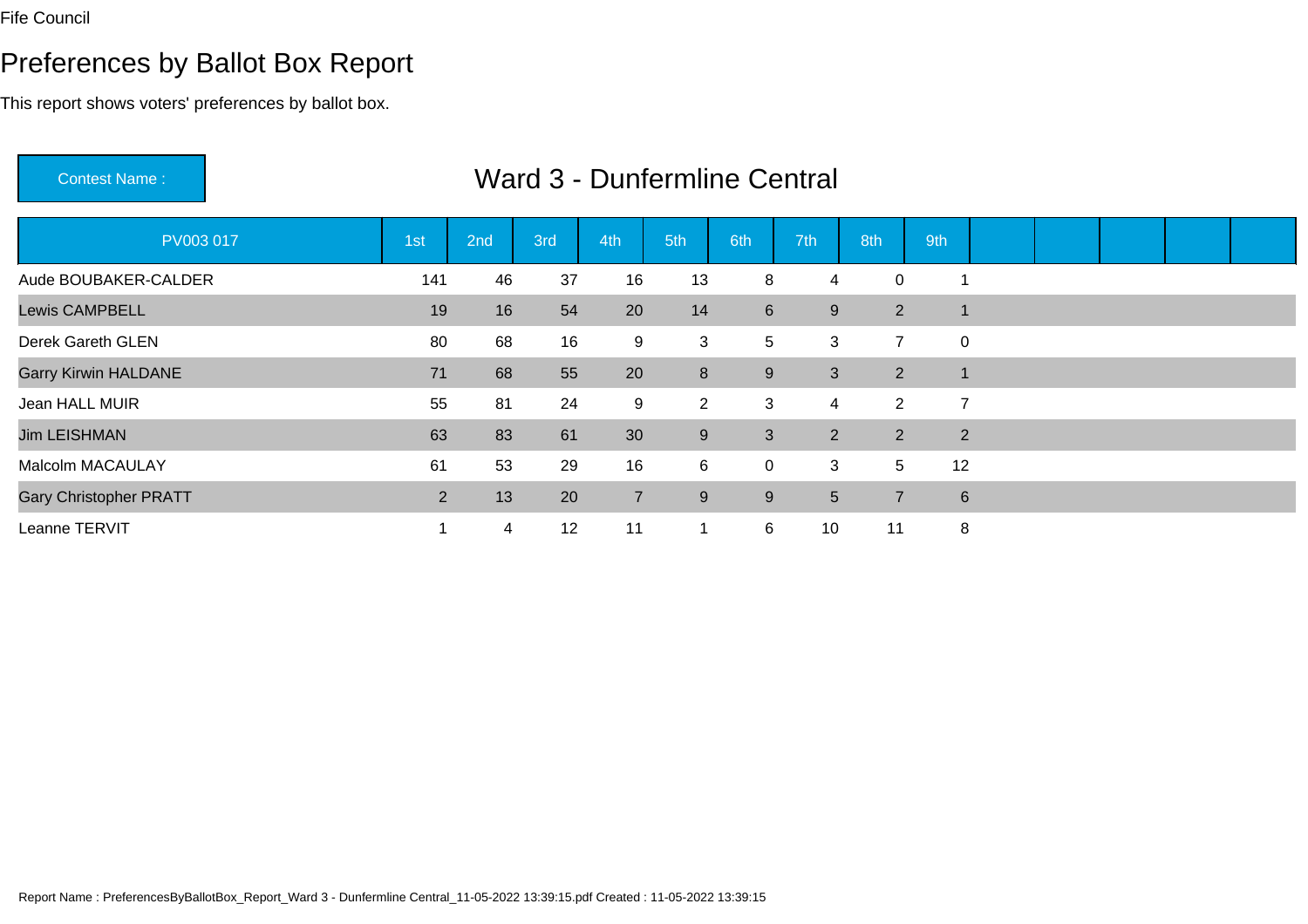Contest Name :

# Preferences by Ballot Box Report

This report shows voters' preferences by ballot box.

| PV003 018                     | 1st | 2nd            | 3rd | 4th | 5th            | 6th                     | 7th            | 8th             | 9th            |  |  |  |
|-------------------------------|-----|----------------|-----|-----|----------------|-------------------------|----------------|-----------------|----------------|--|--|--|
| Aude BOUBAKER-CALDER          | 104 | 36             | 47  | 16  | 16             | 17                      | 5              | 3               | $\mathbf 0$    |  |  |  |
| <b>Lewis CAMPBELL</b>         | 22  | 27             | 68  | 13  | 11             | $6 \,$                  | 5 <sup>5</sup> |                 | $\overline{0}$ |  |  |  |
| Derek Gareth GLEN             | 73  | 63             | 14  | 14  | $\overline{4}$ | 3                       | 4              | $\mathbf 0$     |                |  |  |  |
| <b>Garry Kirwin HALDANE</b>   | 34  | 62             | 33  | 26  | 15             | 8                       | 5 <sup>5</sup> | $\overline{2}$  | $\overline{0}$ |  |  |  |
| Jean HALL MUIR                | 63  | 76             | 17  | 8   | 3              | 3                       | 1              | $5\phantom{.0}$ | $\mathbf 0$    |  |  |  |
| <b>Jim LEISHMAN</b>           | 51  | 46             | 46  | 28  | $\overline{7}$ | 11                      | $\overline{4}$ | $\overline{0}$  | 2              |  |  |  |
| <b>Malcolm MACAULAY</b>       | 54  | 33             | 14  | 13  | 3              | $\overline{2}$          | $\overline{7}$ | 12              | 10             |  |  |  |
| <b>Gary Christopher PRATT</b> |     | $\overline{7}$ | 12  | 2   | $\overline{4}$ | $\overline{\mathbf{4}}$ | $\overline{2}$ | 13              | 16             |  |  |  |
| Leanne TERVIT                 | 4   | $\mathbf 0$    | 10  | 11  | 5              | $\overline{2}$          | 10             | 5               | 10             |  |  |  |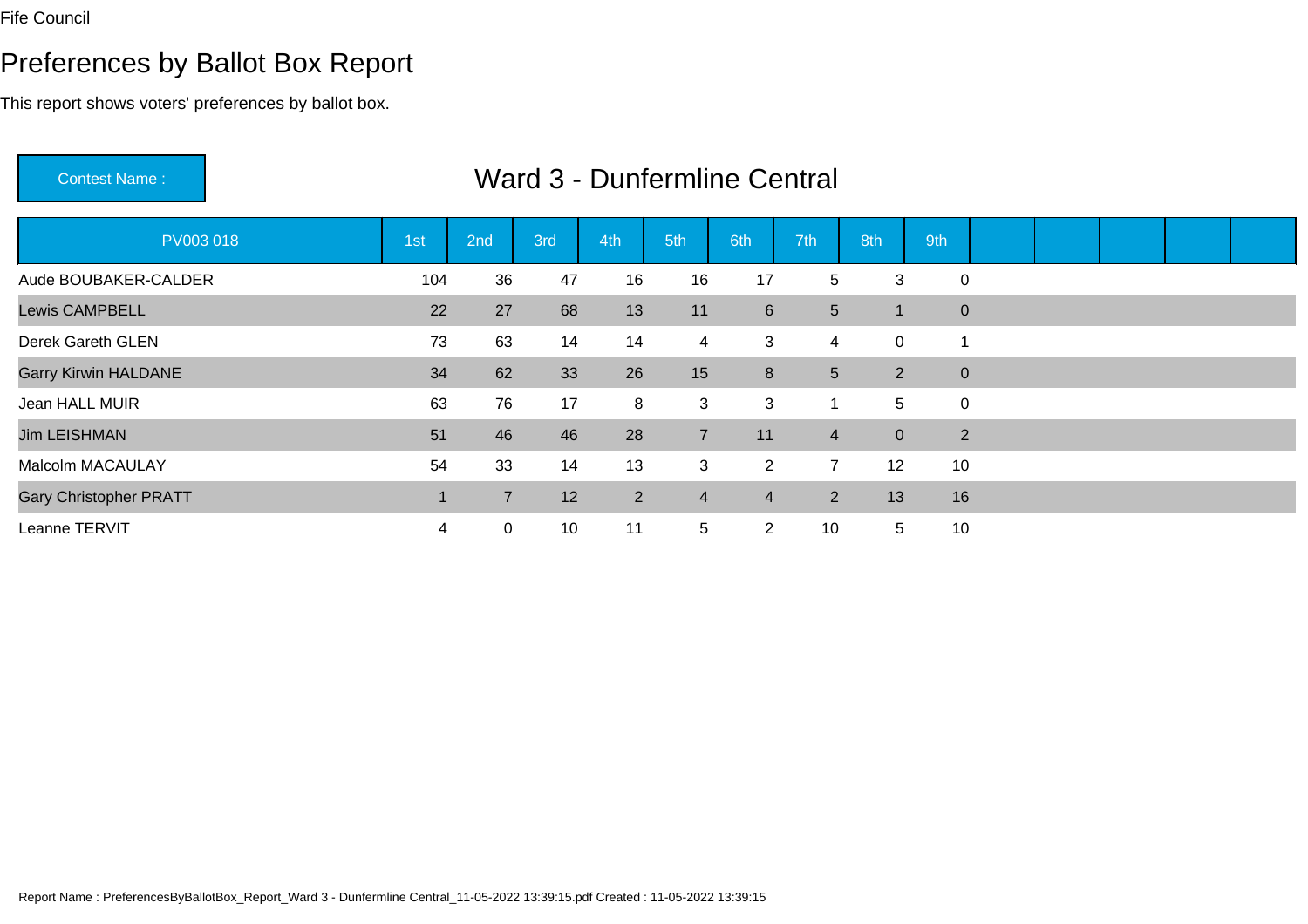Contest Name :

# Preferences by Ballot Box Report

This report shows voters' preferences by ballot box.

| PV003019                      | 1st | 2nd | 3rd | 4th            | 5th   | 6th            | 7th            | 8th                  | 9th          |  |  |  |
|-------------------------------|-----|-----|-----|----------------|-------|----------------|----------------|----------------------|--------------|--|--|--|
| Aude BOUBAKER-CALDER          | 133 | 35  | 50  | 25             | 6     | 15             | 4              |                      | 4            |  |  |  |
| <b>Lewis CAMPBELL</b>         | 27  | 33  | 56  | 25             | $9\,$ | 9              | 3              | -1                   | 1            |  |  |  |
| Derek Gareth GLEN             | 78  | 72  | 24  | 18             | 5     | $\overline{7}$ | 4              | 5                    | 3            |  |  |  |
| <b>Garry Kirwin HALDANE</b>   | 46  | 60  | 60  | 25             | 20    | 5 <sup>5</sup> | $\overline{2}$ | $\blacktriangleleft$ | $\mathbf{0}$ |  |  |  |
| Jean HALL MUIR                | 64  | 83  | 27  | 8              | 10    | 3              | 3              | 6                    | 5            |  |  |  |
| <b>Jim LEISHMAN</b>           | 63  | 81  | 46  | 32             | 13    | $\overline{4}$ | 6              | $\overline{2}$       | $\mathbf{0}$ |  |  |  |
| Malcolm MACAULAY              | 45  | 39  | 25  | 10             | 5     | $\overline{2}$ | 11             | 12                   | 8            |  |  |  |
| <b>Gary Christopher PRATT</b> | 3   | 3   | 10  | $\overline{7}$ | 11    | $\overline{7}$ | 3              | 9                    | 14           |  |  |  |
| Leanne TERVIT                 | 0   | 9   | 19  | 18             | 3     | 5              | 13             | 9                    | 10           |  |  |  |